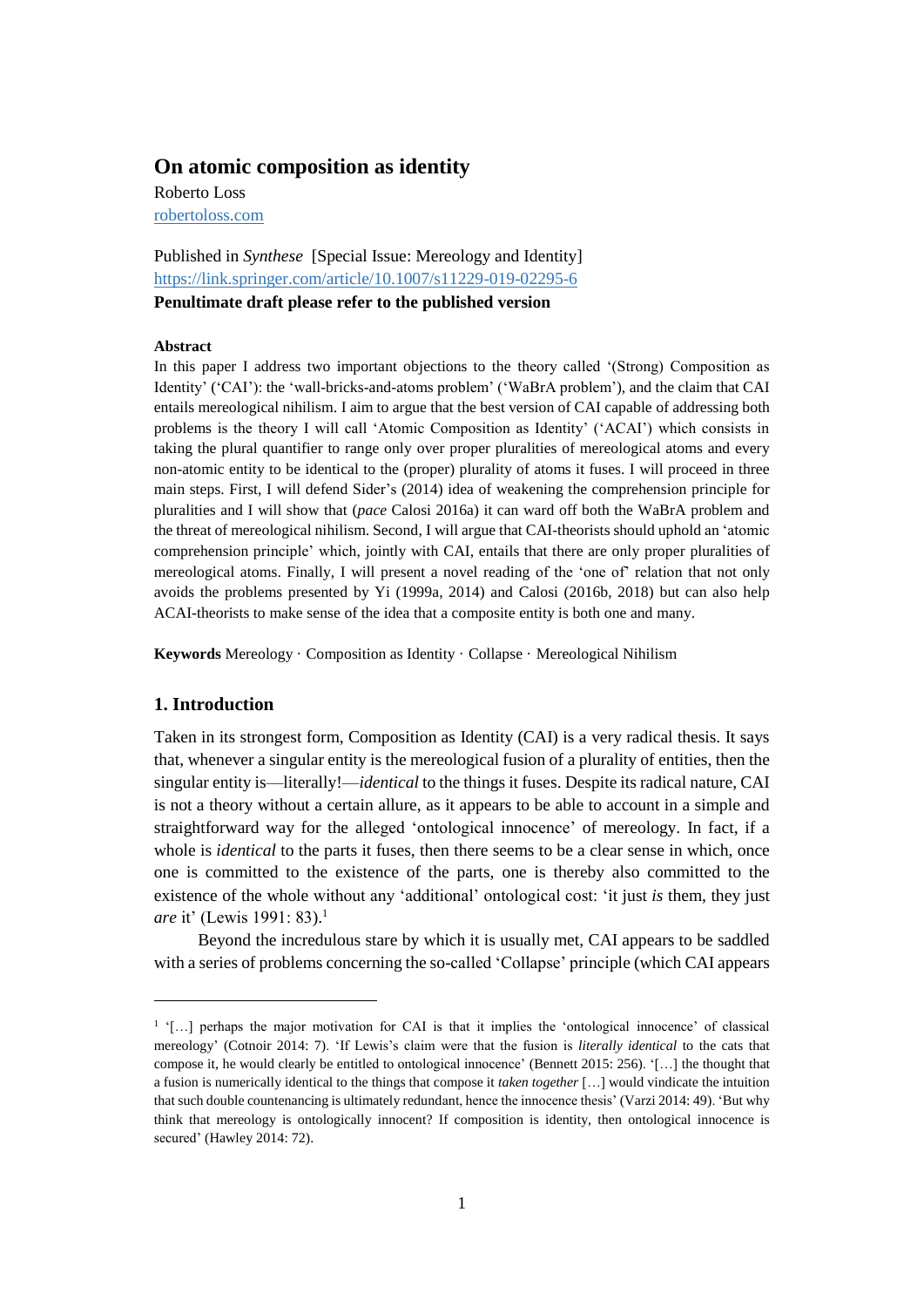to entail) and the interaction of the notion of parthood with the notion of 'being one of' (Yi 1999a, 2014; Sider 2007, 2014). These problems give rise to two serious objections to CAI. According to the first objection (which I will here label the 'wall-bricks-and-atoms problem', or 'WaBrA problem' for short), CAI is incompatible with the idea that there are entities that have proper parts that have themselves proper parts (like a wall that has bricks as proper parts which have in turn atoms as proper parts). According to the second objection, CAI actually entails mereological nihilism, that is, the thesis that *nothing* has proper parts. Sider (2014) has suggested a way out for CAI-theorists which consists in taking the plural quantifier to quantify over 'fewer pluralities than one normally expects' (Sider 2014: 213). Recently, however, Calosi (2016a) has argued that Sider's strategy is ineffective against the threat of mereological nihilism.

In this paper I aim to defend CAI and to argue that, at least insofar the WaBrA problem and the threat of mereological nihilism are concerned, CAI-theorists should embrace the specific version of CAI which I will call 'Atomic Composition as Identity' (or 'ACAI'), according to which (i) the plural quantifier only quantifies over proper pluralities of atoms and (ii) every non-atomic entity is identical to the plurality of atoms it fuses. I will proceed as follows. After some stage-setting in section 2, in section 3 I will present both the WaBrA problem and some of the arguments given for the claim that CAI entails mereological nihilism. In section 4 I will defend Sider's (2014) strategy on behalf of CAItheorists and argue that, *pace* Calosi (2016a), it is effective with respect to both the WaBrA problem and the claim that CAI entails nihilism. In section 5 I will present ACAI and argue that it should be preferred over other ways CAI-theorists have to comply with the gist of Sider's strategy. In section 6 I will present two arguments (adapted from Calosi (2016b, 2018) and Yi (1999a, 2014)) to the effect that ACAI entails nihilism, and propose a novel interpretation of the one-of relation capable of withstanding both of them. Finally, in section 7, I will show how ACAI-theorists can make sense of the idea that a composite entity is both one and many.

### **2. Stage-setting**

l

I will be working within the framework of plural logic. The following notational conventions are employed throughout: (i) '*x*', '*y*', …, '*z*' are *singular* variables, (ii) '*X*', '*Y*', ..., '*Z*' are *plural* variables,<sup>2</sup> (iii) ' $y \lt X$ ' stands for '*y* is one of the *Xs*', and (iv) ' $x \le$ ' stands for '*x* is part of '. The notion of *proper part*, *overlap* and *mereological fusion* are defined as follows:

(Proper Part)  $x < y =_{df} x \le y \land x \ne y$ 

(Overlap)  $0xy =_{df} \exists z(z \le x \land z \le y)$ 

<sup>2</sup> Notice that, for the ease of expression, I will sometimes use 'plurality' and plural terms like '*X*', '*Y*' and '*Z*' as grammatically singular and say things like 'there is a plurality *X* such that *it* is such-and-such'.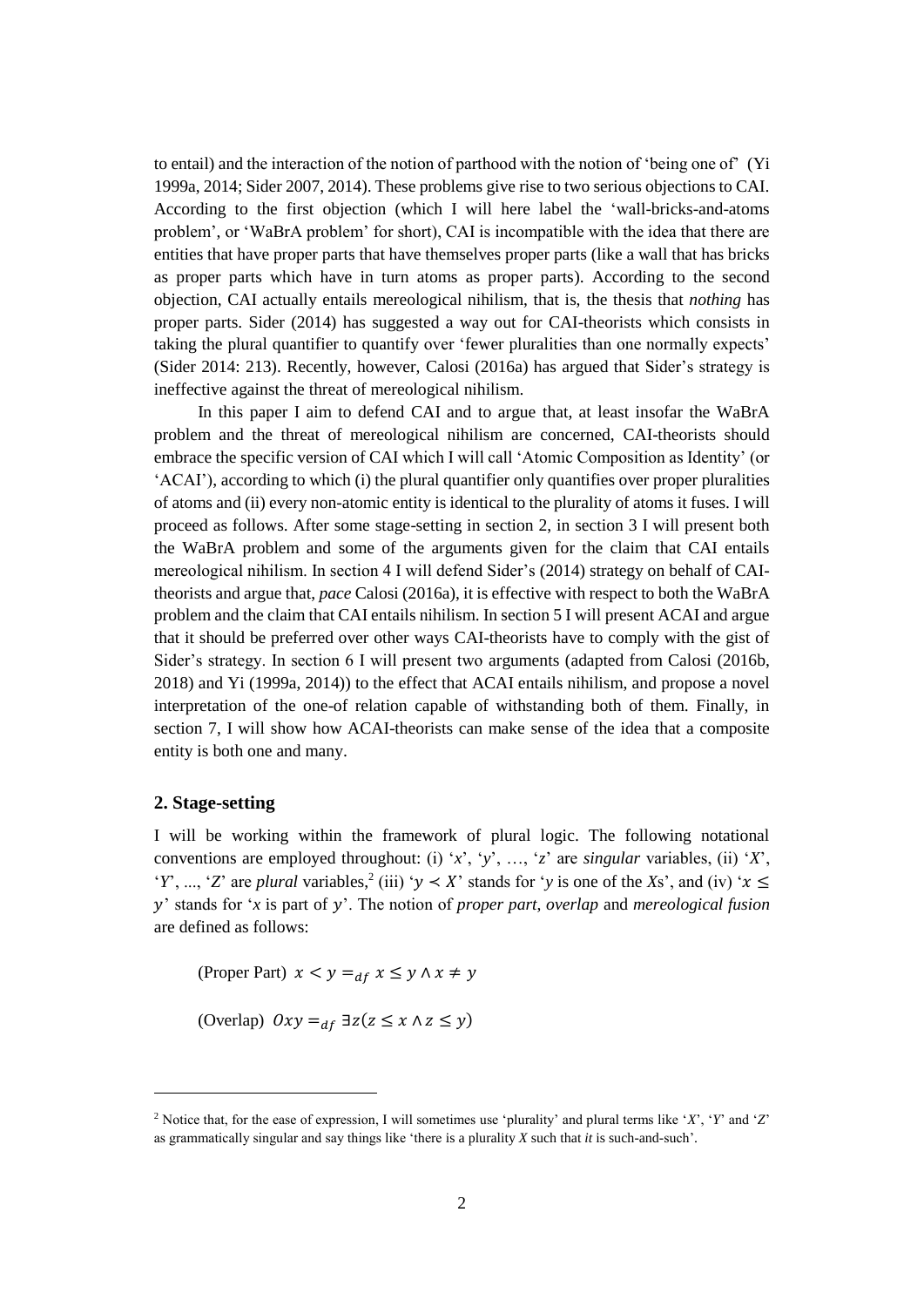(Fusion)  $xFuY =_{df} \forall z(z \prec Y \rightarrow z \leq x) \land \forall z(z \leq x \rightarrow \exists w(w \prec X \land Ozw))$ <sup>3</sup>

In this paper I will work on the background of Classical Mereology understood as the conjunction of the following three principles:<sup>4</sup>

(Transitivity)  $\forall x \forall y \forall z ((x \le y \land y \le z) \rightarrow x \le z)$ 

(Weak Supplementation)  $\forall x \forall y (x \leq y \rightarrow \exists z (z \leq y \land \sim 0zx))$ 

(Universalism)  $\forall X \exists y(yFuX)$ 

Furthermore I will assume the three following singular, plural, and mixed versions of Leibniz's Law<sup>5</sup>:

$$
(LL1) \qquad \forall x \forall y (x = y \rightarrow (\varphi(x) \leftrightarrow \varphi(y))
$$

$$
(LL2) \quad \forall X \forall Y (X = Y \rightarrow (\varphi(X) \leftrightarrow \varphi(Y))
$$

(LL3)  $\forall x \forall Y(x = Y \rightarrow (\varphi(x) \leftrightarrow \varphi(Y))$ 

A notable instance of (LL2) is (LLI), according to which identical pluralities have the same 'members':

$$
(LLI) \qquad \forall X \forall Y \big( X = Y \to \forall z (z \prec X \leftrightarrow z \prec Y) \big)
$$

I will also assume that no plurality is empty<sup>6</sup>

 $(NEP)$   $\forall X \exists y (y \prec X)$ 

 $\overline{\phantom{a}}$ 

and the following extensionality principle for pluralities, according to which pluralities having the same members are identical:<sup>7</sup>

<sup>&</sup>lt;sup>3</sup> This definition of fusion appears to be the most common in the debate that is relevant to this paper. See, for instance, Yi (1999a: 143; 2014: 183), Sider (2007: 52; 2014: 212), Calosi (2016a: 221; 2016b: 3; 2018: 282), and Loss (2018: 370). For a discussion of alternative definitions of mereological fusion see, *inter alia*, Hovda (2009) and Varzi (2016: section 4).

<sup>4</sup> See Hovda (2009) for alternative axiomatizations of Classical Mereology.

 $5$  As Sider (2007) puts it: 'Whatever else one thinks about identity, Leibniz's law must play a central role. [..] To deny it would arouse suspicion that their use of 'is identical to' does not really express identity' (Sider, 2007: 56-7).

<sup>6</sup> See Linnebo (2017: section 1.2). Without this assumption the mereological axiom of universalism (see p. 3) would have to be in conditional form:  $\forall X(\exists z(z \prec X) \rightarrow \exists y(yFuX))$ .

<sup>7</sup> See, *inter alia*, Linnebo (2017: section 1.2) and Hovda (2014: 202).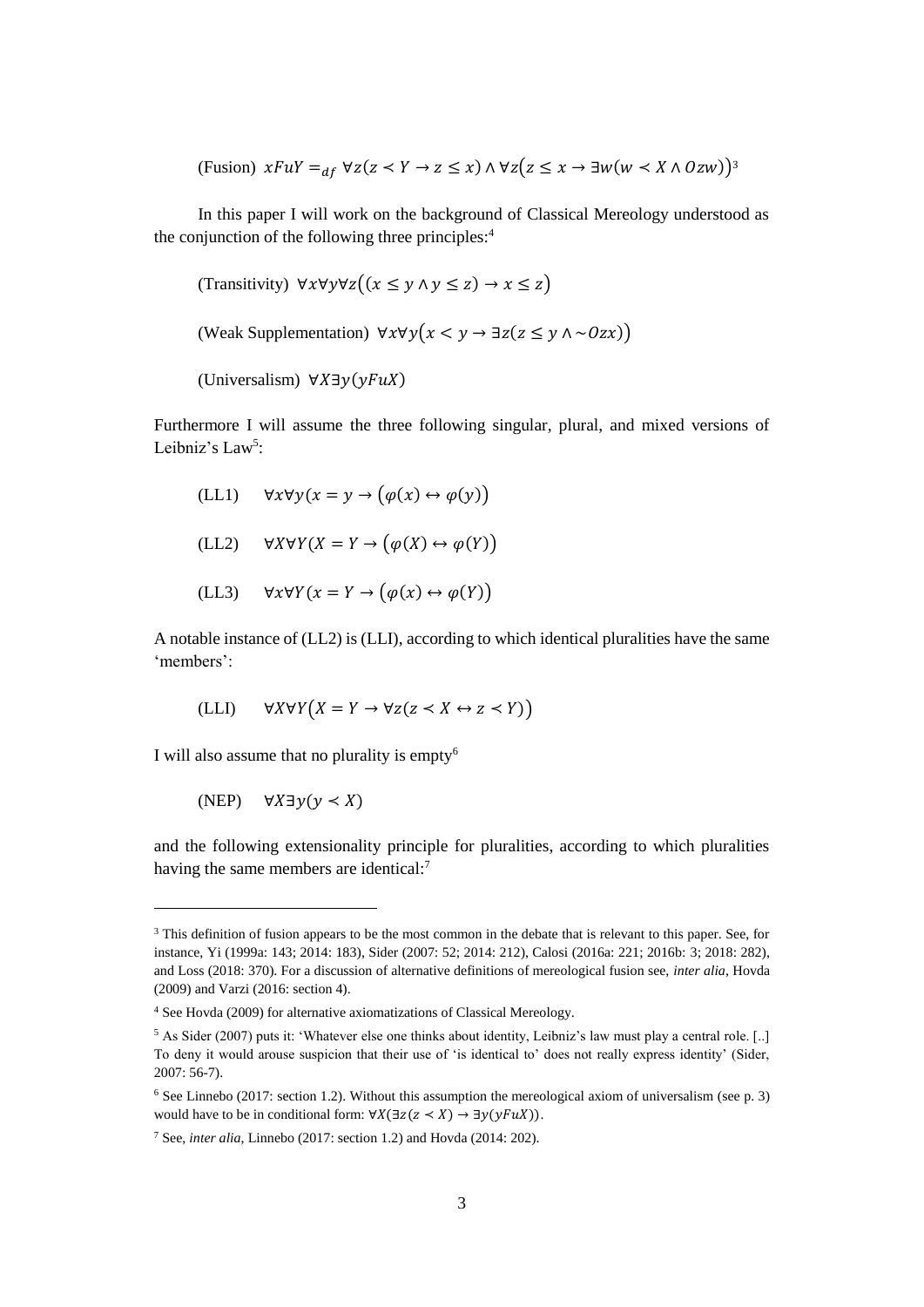$$
(EXT) \quad \forall X \forall Y (\forall z (z \prec X \leftrightarrow z \prec Y) \rightarrow X = Y)
$$

Finally, Composition as Identity (CAI) will be understood as the thesis according to which, whenever an entity  $x$  fuses a plurality of entities  $Y$ , then  $x$  is identical to the  $Y$ s:

$$
(CAI) \quad \forall x \forall Y (xFuY \rightarrow x = Y)
$$

# **3. Comprehension and Collapse**

The following Comprehension Principle for pluralities is usually taken to be an axiom of plural logic:<sup>8</sup>

$$
(CMP) \quad \exists x \phi x \rightarrow \exists Y \forall x (z \prec Y \leftrightarrow \phi x)
$$

(CMP) can be used to prove the principle commonly called Plural Covering, saying that if *x* is part of *y*, then there is a plurality of entities *W* such that *y* fuses the *W*s and *x* is one of the *W*s: 9

$$
(\text{PC}) \qquad \forall x \forall y \big( x \le y \to \exists W \big( y \text{FuW} \land x < W \big) \big)
$$

In turn, from CAI, (LLI) and (PC) the Collapse Principle can be derived, according to which, if *x* fuses the *Y*s, then for every *z*, *z* is part of *x* if and only if *z* is one of the *Y*s:<sup>10</sup>

(Collapse)  $\forall x \forall Y(xFuY \rightarrow \forall z(z \leq x \leftrightarrow z \leq Y))$ 

<sup>8</sup> See, for instance, Linnebo (2017: section 1.2).

<sup>&</sup>lt;sup>9</sup> Suppose that, for some *x* and *y*, *x* is part of *y*. It follows that that there is something that is identical to either *x* or *y*. By (CMP) we have, thus, that there is a plurality *W* of entities such that something is one of the *Ws* if and only if it is identical to either *x* or *y*. Therefore, *x* is one of the *W*s. From the definition of fusion it follows that *y* fuses the *W*s. QED

<sup>&</sup>lt;sup>10</sup> Suppose that *x* fuses the *Y*s. By the definition of fusion we have that if an entity *z* is one of the *Y*s, then *z* is part of *x*. Conversely, if *z* is part of *x*, it follows from (PC) that there is some plurality  $W$  such that *x* fuses the *W*s and *z* is one of the *W*s. By CAI, *x* is identical to both the *W*s and the *Y*s. Therefore, *W* and *Y* are identical. By (LLI), they have the same members, so that *z* is also one of *Y*s. QED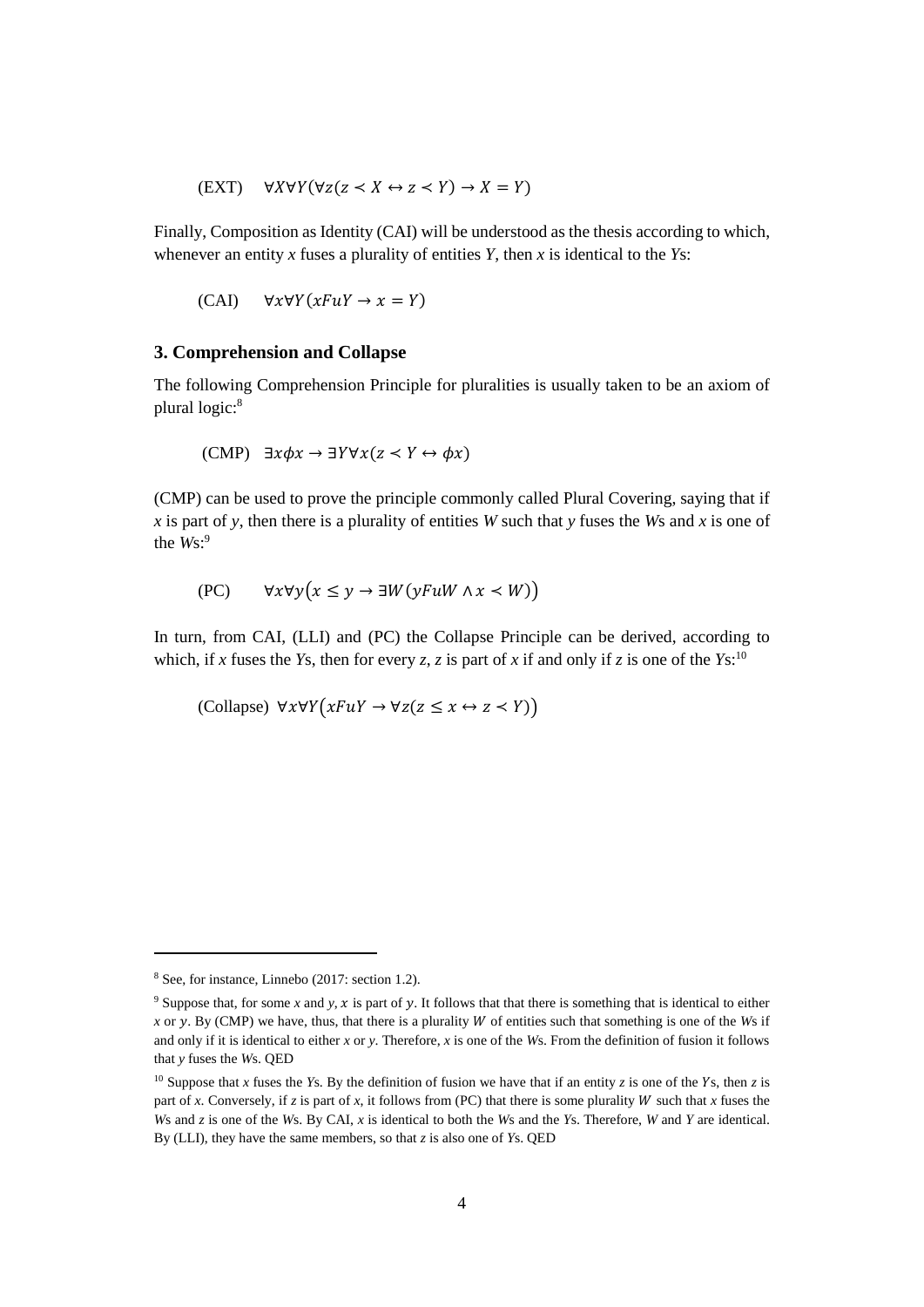As it has been shown in the literature, Collapse appears to be a highly problematic principle.<sup>11</sup> Consider, for instance, a scenario in which the only mereological atoms in the world are A1, A2, and A3. Suppose, furthermore, that B1 has only A1 and A2 as proper parts, B2 has only A1 and A3 as proper parts, B3 has only A2 and A3 as proper parts, and that A1, A2, A3, B1, B2, and B3 are all the proper parts of C. In this scenario (CMP) predicts that there is both the plurality of the As (the atoms) and the plurality of the Bs (in what follows I will refer to the Bs as 'the bricks' and to C as 'the wall'). By the definition of fusion it follows that the wall fuses *both* the plurality of the atoms *and* the plurality of the bricks. However, according to Collapse, if *x* is a fusion of a plurality of entities, then each of its parts is a member of that plurality. Therefore, if the wall is the fusion of the bricks, then each of its parts is a brick, and so—given that the atoms are not bricks—it cannot also be the fusion of the atoms. Alternatively, if the wall is the fusion of the atoms,



Figure 1-The WaBrA scenario

then it cannot be the fusion of the bricks. It follows, thus, that the wall can*not* be the fusion of both the bricks and the atoms. *Contradiction*! Let's call this the 'wall-bricks-and-atoms problem', or the 'WaBrA problem' for short.

The WaBrA problem is clearly a serious issue for CAI-theorists. However, the bad consequences of Collapse don't seem to stop there. In fact, as it has been argued in the literature, Collapse also appears to entail mereological nihilism (or 'Nihilism' for short), that is the idea that everything is a mereological atom, with no proper parts: $12$ 

(Nihilism)  $\forall x \forall y (y \leq x \rightarrow y = x)$ 

Calosi (2016) and Loss (2018) have recently offered three arguments to this effect. They all (implicitly or explicitly) rely on (CMP) to argue that a certain kind of pluralities exist, and then argue for Nihilism by employing those pluralities. The pluralities whose existence is presupposed by Calosi's (2016) and Loss's (2018) arguments are pluralities *Y* such that,

<sup>11</sup> See, in particular, Yi (1999, 2014) and Sider (2007, 2014).

 $12$  See Calosi (2016a, 2016b, 2018), and Loss (2018). Gruszczyński (2015) offers an argument employing sets instead of pluralities.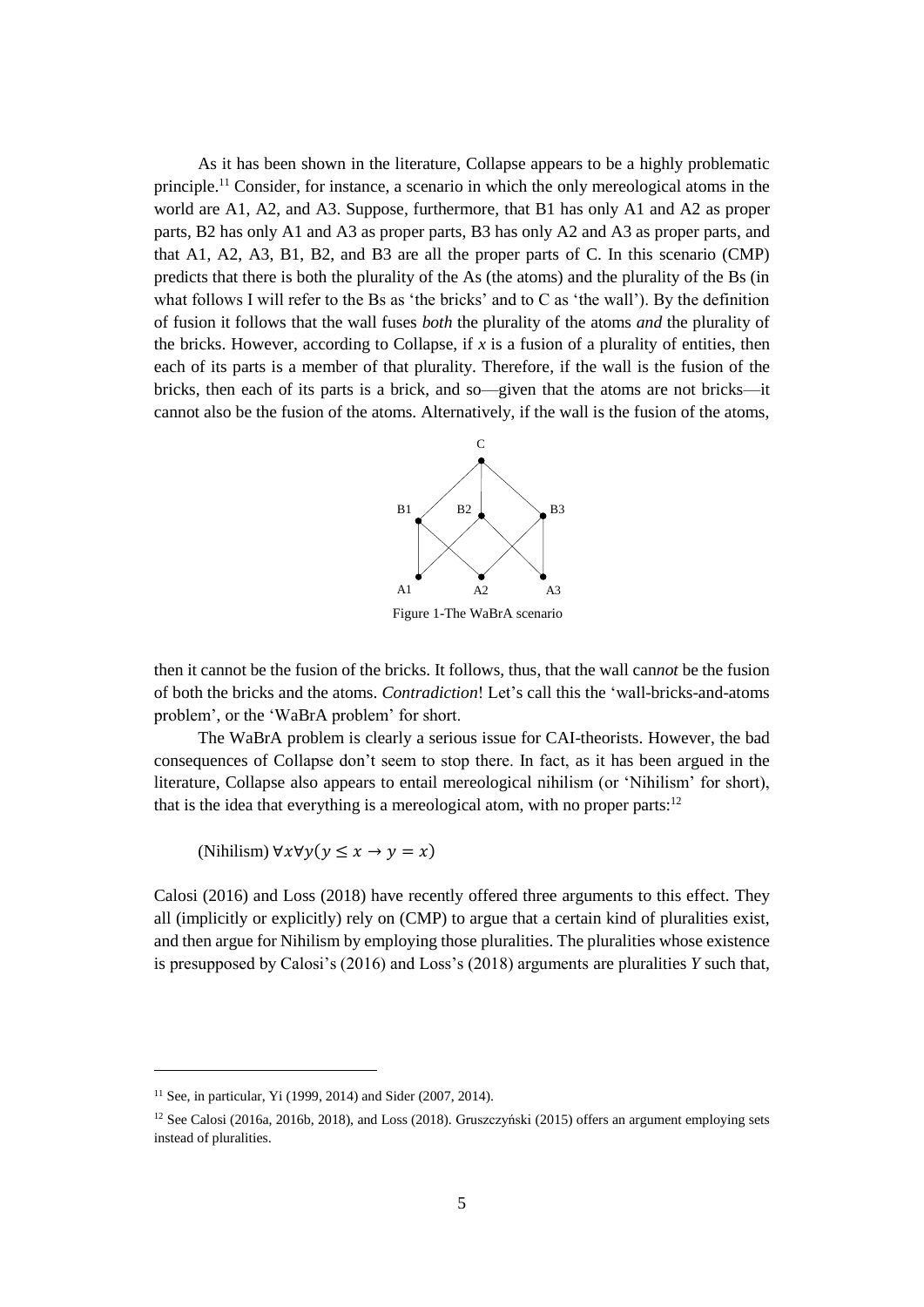for some *x*, (i) *x* is one of the *Y*s, (ii) *x* fuses the *Y*s, and (iii) for some *z*, *z* is a proper part of *x* and yet *z* is not one of the *Y*s. I will call them 'incomplete thick pluralities'.<sup>13</sup>

Loss's (2018) first argument can be presented as follows:

#### *The argument from improper pluralities*:

Suppose that *x* is a composite entity. By (CMP) some (incomplete thick) plurality *X* has *x* as its only member (*X* is thus an 'improper plurality'). By the definition of fusion, *x* fuses the *X*s. By Collapse, every part of *x* is one of the *X*s. Therefore, every part of *x* is identical to *x*. There is, thus, no *y* such that *y* is part of *x* and different from *x*. *x* has, thus, no proper parts and is not a composite entity. *Contradiction*! Therefore, there are no composite entities.<sup>14</sup>

Calosi's (2016) argument pivots around the Duplication Principle, according to which if *x* fuses the *Y*s, then each of the *Y*s is a duplicate of *x*—where '*x* and *y* are (singular) duplicates […], if they have the same properties' (Calosi, 2016: 226; in what follows ' $y \triangleq$  $x'$  stands for 'y is a duplicate of x'):

# (Duplication)  $\forall x \forall Y(xFuY \rightarrow \forall y(y \prec Y \rightarrow y \triangleq x))$

Duplication entails Nihilism.<sup>15</sup> However, as Calosi (2016) shows, Duplication is also entailed by Collapse. In order to prove this Calosi considers first the scenario in which *x* has a property *P* that one of its proper parts *y* lacks, and then the scenario in which *x* lacks a property *P* that is instantiated by one of its proper parts. Let us focus here on the first case, which can be formulated as follows: 16

## *From Collapse to Duplication*

 $\overline{a}$ 

Suppose that *y* is a proper part of *x* and assume for *reductio* that *P* is a property that *x* has but *y* has not. By (CMP) some plurality *Y* is the (incomplete thick) plurality of things that are *P*-parts of *x* (that is, the things that are *P* and are also part of *x*). By the definition of fusion, *x* fuses the *Y*s. From Collapse it follows that every part of *x* is one of the *Y*s, and therefore, that every part of *x* is a *P*-part of *x.* However, *y* is a

<sup>&</sup>lt;sup>13</sup> I take here a *thick plurality* to be any plurality *Y* of entities such that, for some *x*, (i) *x* is one of the *Y*s and (ii) *x* fuses the *Y*s. A *complete* thick plurality can thus be taken to be any plurality *Y* of entities such that, for some  $x$ , (i) *x* is one of the *Y*s, (ii) *x* fuses the *Y*s, and (iii) for every *z*, *z* is one of the *Y*s if and only if *z* is a part of *x*.

<sup>&</sup>lt;sup>14</sup> See Loss (2018: 371). I reformulated the argument in order to highlight the way in which it (implicitly) relies on (CMP). See also Gruszczyński (2015: 536-7) for a similar argument with sets in place of pluralities.

<sup>&</sup>lt;sup>15</sup> Suppose *y* is a proper part of *x* and consider the property *P*='being a proper part of *x*'. *y* clearly has *P*. However, *x* doesn't have *P* (nothing is a proper part of itself), thus contradicting Duplication.

<sup>&</sup>lt;sup>16</sup> Notice that for the second case Calosi's argument relies on the existence of different pluralities fused by the same composite entity, which makes it relevantly similar to the WaBrA scenario: '[...] assume that there is a property *P* that at least one of the proper parts of *x*, let's say *y*, has but *x* has not. Consider the plurality  $W_2$  of things that have the following property: "being part of *x* and having a *P*-part". [...] Hence  $xFuW_2$ . [...]. Now consider the plurality  $W_3$  of *P*-parts of *x*. Once again,  $xFuW_3$  [...]' (Calosi 2016: 227). Here  $W_2$  and  $W_3$  are different pluralities, since *x* is one of the  $W_2$ s but not of the  $W_3$ s, and yet *x* fuses both.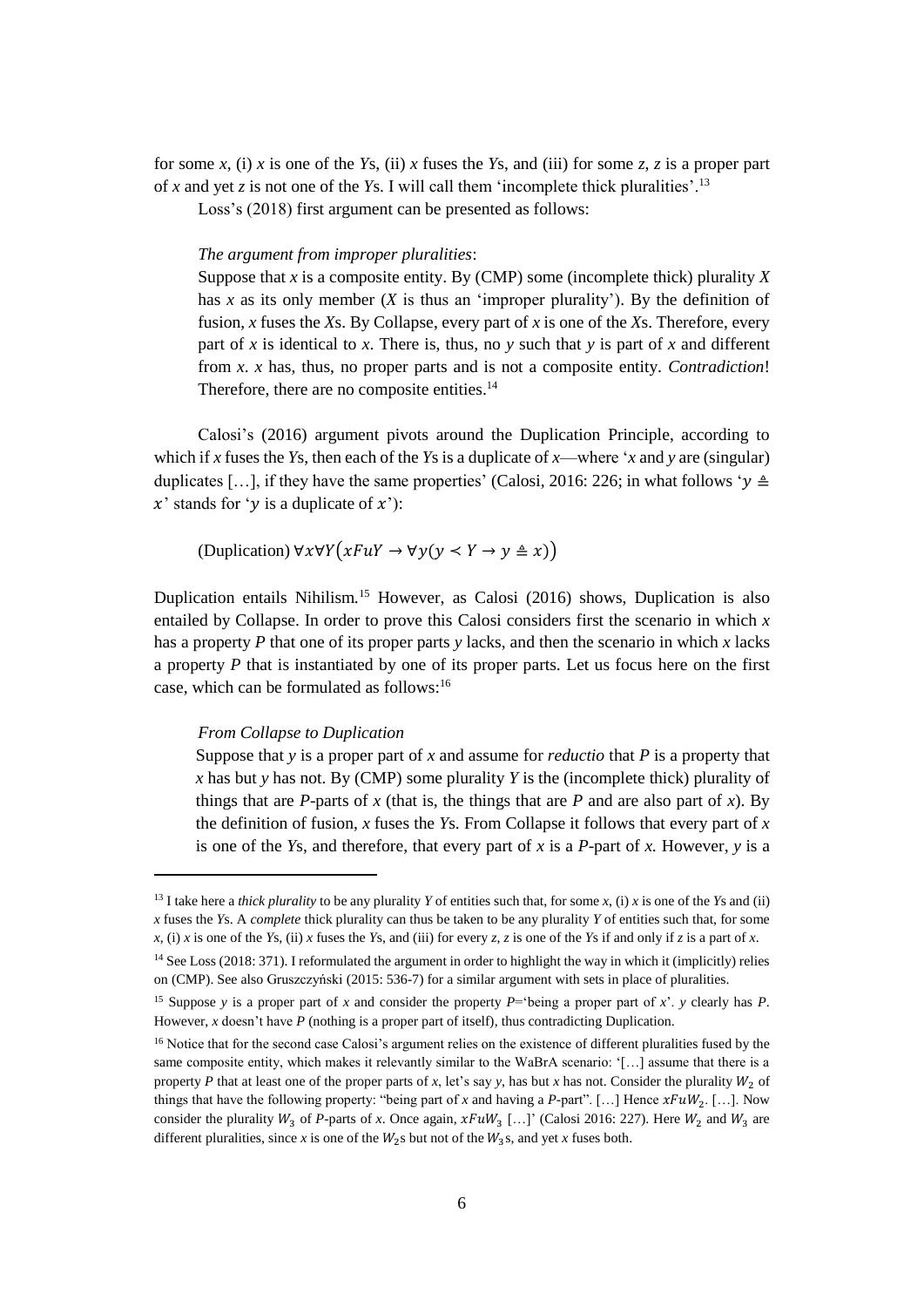part of *x* that is not a *P*-part of *x*. *Contradiction*! Therefore, every proper part of *x* has every property that  $x$  has.<sup>17</sup>

Loss's (2018) *second* argument appeals to Weak Company (a weaker principle than Weak Supplementation) and relies on the existence of incomplete thick pluralities having just two members and such that one of their members is a proper part of the other:

(Weak Company)  $\forall x \forall y (x \leq y \rightarrow \exists z (z \leq y \land z \neq x))$ 

### *The argument from Weak Company*:

Suppose that *y* is a proper part of *x*. By (CMP) there is a (thick incomplete) plurality *W* of entities such that each of the *W*s is identical to either *x* or *y*. By the definition of fusion, *x* fuses the *W*s. By Collapse, every part of *x* is identical to one of the *W*s. Therefore, every part of *x* is identical to either *x* or *y*. It follows, thus, that there is no *z*, such that *z* is a proper part of *x* and different from *y*, thus contradicting Weak Company. Therefore, nothing is a proper part of *x*. By generalization, nothing has proper parts, and so Nihilism is true.<sup>18</sup>

It appears, thus, that—assuming the validity of (CMP)—not only CAI is incompatible with the rather minimal pattern of parthood relations featured in the WaBrA scenario, but also with the very existence of composite entities.

# **4. A weaker Comprehension Principle**

The problems of Collapse appear to depend on (CMP) in two ways. On the one hand, (CMP) appears to be necessary to derive Plural Covering. <sup>19</sup> On the other hand, (CMP) is necessary to infer the existence of the pluralities needed for the WaBrA problem and the arguments for Nihilism. For this reason, it is at least *prima facie* plausible to think that CAI-theorists should reject (CMP) and claim that there are 'fewer pluralities than one normally expects' (Sider 2014: 213), in the sense that, for some  $\phi$ , there is actually *no plurality of the* φ-*ers* (that is, no plurality of entities such that something is one of them if and only if it  $\phi$ s). For instance, supposing that the weaker comprehension principle chosen by CAI-theorists still validates Collapse, $20$  there will be

 $\overline{\phantom{a}}$ 

<sup>17</sup> See Calosi (2016: 226-7).

<sup>18</sup> See Loss (2018: 372)

<sup>&</sup>lt;sup>19</sup> In fact, without (CMP) there is no guarantee in the proof of Plural Covering that there is a plurality  $W$  of entities such that something is one of the *W*s if and only if it is identical to either *x* or *y* (see footnote 9).

 $20$  Notice that there are two (non-exclusive) ways in which the assumption of a weaker comprehension principle may block the problems of Collapse: (i) by invalidating Collapse; (ii) by blocking the arguments from Collapse. Sider's weak comprehension principle (see below) actually validates Collapse, and yet it blocks the argument from Collapse by excluding the existence of the problematic pluralities.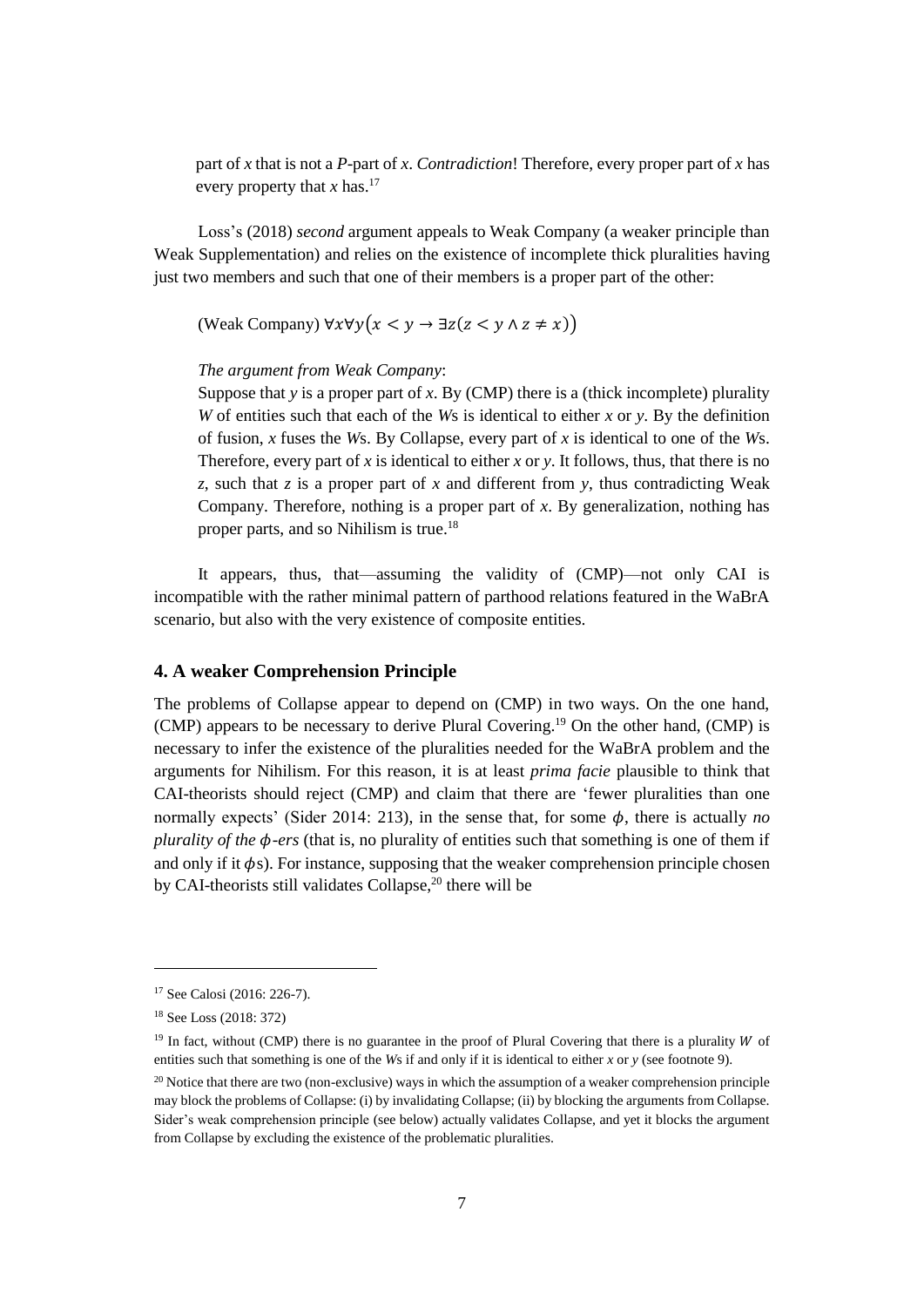no *X*s such that something is one of them if and only if it is a human being. For any *X*s including all humans will also include some non-humans, and thus will not include only humans. If each human is one of the *X*s then the fusion of the *X*s (which must exist given the fusions principle) contains many non-human parts (non-human parts of individual humans, and non-human objects containing multiple humans as parts, for example), and each non-human part of the fusion of the *X*s must be one of the *X*s given Collapse. (Sider 2014: 213).

Once (CMP) is rejected for a weaker principle it is, thus, very important to be 'very careful with the locution 'the  $\phi$ s'' (Sider 2014: 213). For instance, supposing again that the weaker comprehension principle in question validates Collapse, it follows that

the plural term '[the] subatomic particles [of that person]' denotes nothing. It is intended to denote *X*s such that something is one of them iff it is a subatomic particle that is part of the person in question; but any *X*s of which each such part of a person is one will also include further things—anything (such as the person's head) that contains multiple subatomic particles from the person will also be one of such *X*s. (Sider 2014: 213)

On behalf of CAI-theorists Sider (2014) proposes a specific weak version of the comprehension principle for pluralities. It uses the notion of *schematic fusion* (or 'S-fusion' for short):

$$
(S\text{-Fusion})\ xSFu\phi =_{df} \forall z(\phi z \to z \leq x) \land \forall z(z \leq x \to \exists w(\phi w \land 0zw))
$$

For reasons that will be clear in a moment it is very important to keep in mind that  $\phi'$  in the definition of S-Fusion is *not* a plural variable. In fact, speaking of 'the  $\phi s$ ' may lead one to think that when ' $x$ SFu $\phi$ ' is true we are thereby guaranteed that there is the *plurality* of 'the  $\phi s$ ' (which *x* schematically fuses). However, as we will see below, this is *not* what the notion of schematic fusion entails. In order to avoid any kind of talk that might mislead one into assuming that when ' $\phi$ ' is concerned we are speaking of a plurality, ' $xSFu\phi$  can be read as '*x* is the S-fusion of every *z* such that  $\phi z$ ' or, more simply, as '*x* is the S-fusion of everything that  $\phi$ s'.

Sider (2014: 214-5) then assumes the principle of Unrestricted Schematic Fusion

(USF)  $\exists y \phi y \rightarrow \exists y (y S F u \phi)$ 

and states his Weakened Comprehension Principle as follows:

(WCP) 
$$
\exists x \phi x \rightarrow \exists Y \exists z (z \land \forall x (x \leq Y \leftrightarrow x \leq z))
$$

(WCP) says that if something is a  $\phi$ -er, then there is a plurality *Y* and some entity *z*, such that *z* is the S-fusion of everything that  $\phi$ s and something is one of the Ys if and only if it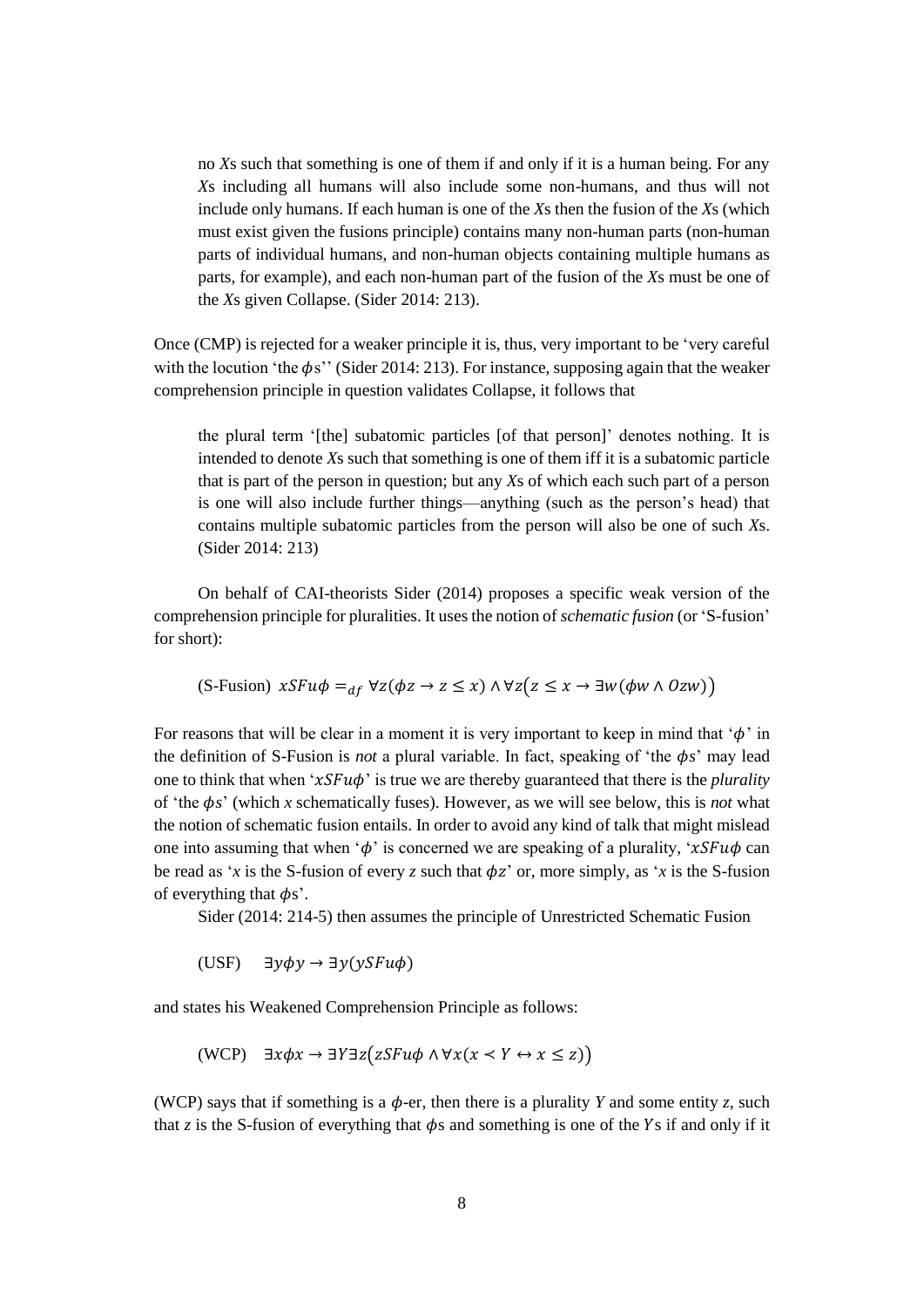is part of *z*. As Sider (2014) shows, (WCP) appears to offer a way out of the WaBrA problem. In order to better appreciate his point, it may be helpful to introduce some new terminology to make it easier to talk about the kind of pluralities whose existence is ruled out by the choice of a certain plural comprehension principle.

Let a plurality *X* correspond to a certain set  $s$  (' $X \rhd s$ ') if and only if something is one of the  $X_s$  if and only if it is a member of  $s$ :

(COR) 
$$
X \rightharpoonup s =_{df} \forall y (y \prec X \leftrightarrow y \in s)
$$

In addition, let the plural quantifier be Σ*-weak* just in case there is some non-empty set *s* such that there is *no* plurality corresponding to it

$$
(\Sigma\text{-Weak}) \exists s(\exists x(x \in s) \land \sim \exists Y(Y \rhd s))
$$

With this new terminology in play, Sider's main insight can be reformulated as the idea that, if CAI is true, then the plural quantifier must be Σ-weak. In fact, what the WaBrA problem appears to show is that, if CAI is true, there can*not* be, for instance, *both* a plurality corresponding to {A1,A2,A3} *and* a plurality corresponding to {B1,B2,B3}. Taken together, (WCP) and CAI entail not only that the plural quantifier is  $Σ$ -weak, but also that the only sets that have a corresponding plurality are the sets that contain all the (proper and improper) parts of a certain given entity:

$$
(SR1) \quad \forall s \big(\exists X (X \triangleright s) \rightarrow \exists y \forall z (z \in s \leftrightarrow z \le y)\big)
$$

*Proof.* Consider an arbitrary set *s* having a corresponding plurality *X*. Let  $\phi$  be '*v* is one of the Xs'. By (WCP) there is a plurality *W* and an entity *y* such that (i) *y* is the S-fusion of everything that is one of the *X*s, and (ii) something is part of *y* if and only if it is one of the *W*s. Since *y* has all and only the *W*s as parts it follows by the definition of fusion that *y* fuses the *W*s. By CAI *y* is identical to the *W*s. On the other hand, by the definition of S-fusion, to say that *y* is the S-fusion of everything that is one of the *X*s is to say that (i) each one of the *X*s is part of *y* and (ii) every part of *y* overlaps some of the *X*s. Therefore, by the definition of fusion, *y* fuses the *X*s. By CAI, *y* is identical to the *X*s. Since *y* is identical to both the *X*s and the *W*s it follows that the *X*s are identical to the *W*s. By (LLI) the *Xs* and the *W*s have the same members. Therefore, since something is one of the *W*s if and only if it is part of *y*, it follows that something is one of the *X*s if and only if it is part of *y*. *X* corresponds to *s*, so that something is a member of *s* if and only if it is one of the *X*s. It follows, thus, that *y* is such that something is a member of *s* if and only if it is part of *y*. QED

It follows from (SR1) that in the WaBrA scenario (WCP)+CAI allow *only* the following sets to have corresponding pluralities:  $\{A1\}$ ,  $\{A2\}$ ,  $\{A3\}$ ,  $\{A1$ ,  $A2$ ,  $B1\}$ ,  $\{A1$ , A3, B2}, {A2, A3, B3}, {A1, A2, A3, B1, B2,B3, C}. In fact, in the WaBrA scenario these are the only sets such that there is some *x* having as parts all and only their members. Most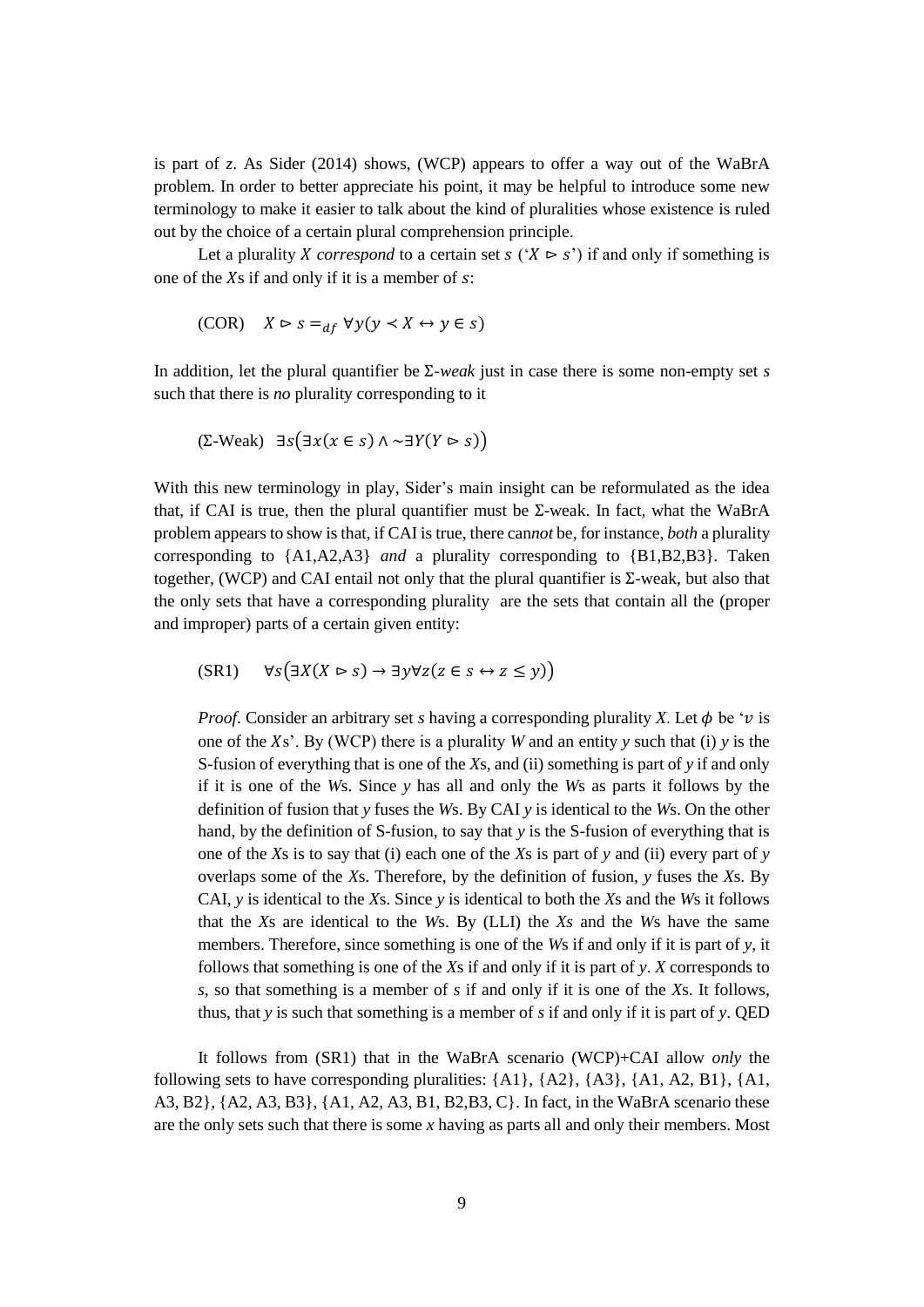importantly, (WCP) and CAI jointly *exclude* the existence of pluralities corresponding to either {A1,A2,A3} and {B1,B2,B3}. In fact, neither of these sets is such that there is some entity having as parts all and only its members, as no entity in this scenario has *only* either A1, A2, and A3, or B1, B2, and B3 as parts. More in general, (WCP) and CAI entail (UF), that is, the claim that every entity is the fusion of just *one* plurality of entities: the plurality of all of its proper and improper parts:<sup>21</sup>

(UF)  $\forall x \exists Y (x F u Y \land \forall z (z \prec Y \leftrightarrow z \leq x) \land \forall W (x F u W \rightarrow W = Y))$ 

Therefore, by embracing (WCP) CAI-theorists can adequately address the WaBrA problem.

Calosi (2016) has claimed that CAI entails Nihilism even if (WCP) is assumed. His argument appears to rely on taking (WCP) to entail that whenever there is at least a  $\phi$ -er, then there is the *plurality* of things that  $\phi$ , as passages like the following seem to suggest:

[(WCP)] states that, provided there is at least a  $\phi$ -er, there is a *plurality* of things such that *it* has a schematic fusion and something is among them only if it is part of their S-fusion. (Calosi 2016: 231; my italics)

However, (WCP) *doesn't* say that if there is at least a  $\phi$ -er, then there is a plurality *Y* such that *it—the plurality*—has a schematic fusion. (WCP) says that if there is at least a  $\phi$ -er, then there is a plurality Y such that some entity *z* is such that *z* S-fuses everything that  $\phi$ s and every  $x$  is one of the Ys if and only if it is part of z. In order to better appreciate this point, notice that (WCP) is equivalent to (WCP<sup>\*</sup>), in which ' $z$ *SFu* $\phi$ *' doesn't* lie in the scope of the plural quantifier:

 $(WCP^*) \exists x \phi x \rightarrow \exists z (zSFu\phi \land \exists Y \forall x (x \leq Y \leftrightarrow x \leq z))$ 

l

(WCP<sup>\*</sup>) states even more clearly that, supposing there is indeed at least a  $\phi$ -er, then the plurality of entities that we are guaranteed to have isn't the plurality of 'the  $\phi$ s' but a plurality of entities such that something is one of them if and only if it is part of the Sfusion of everything that  $\phi$ s. Suppose, for instance, that  $\phi$  is ' $\nu$  is a red atom' and that *a* and *b* are the only red atoms in the world. It follows then from  $(WCP)/(WCP^*)$  that there is an entity *z* such that

- (i) both *a* and *b* are parts of *z* and each part of *z* overlaps either *a* and *b* (so that *z* S-fuses everything that is a red atom), and
- (ii) there is a plurality *Y* such that something is part of *z* if and only if it is one of the *Y*s (that is, the plurality of all the proper *and* improper parts of *z*).

<sup>&</sup>lt;sup>21</sup> *Proof.* Consider an arbitrary entity *x*. Let  $\phi$  be '*v* is part of *x*'. By (WCP) there is a plurality *Y* such that the *Y*s are all the parts of *x*. By the definition of fusion, *x* fuses the *Y*s. By CAI, *x* identical to the *Y*s. Suppose that, for some plurality *W*, *x* fuses the *W*s. By CAI *x* is identical to the *W*s. Hence, the *Y*s are identical to the *W*s. **OED**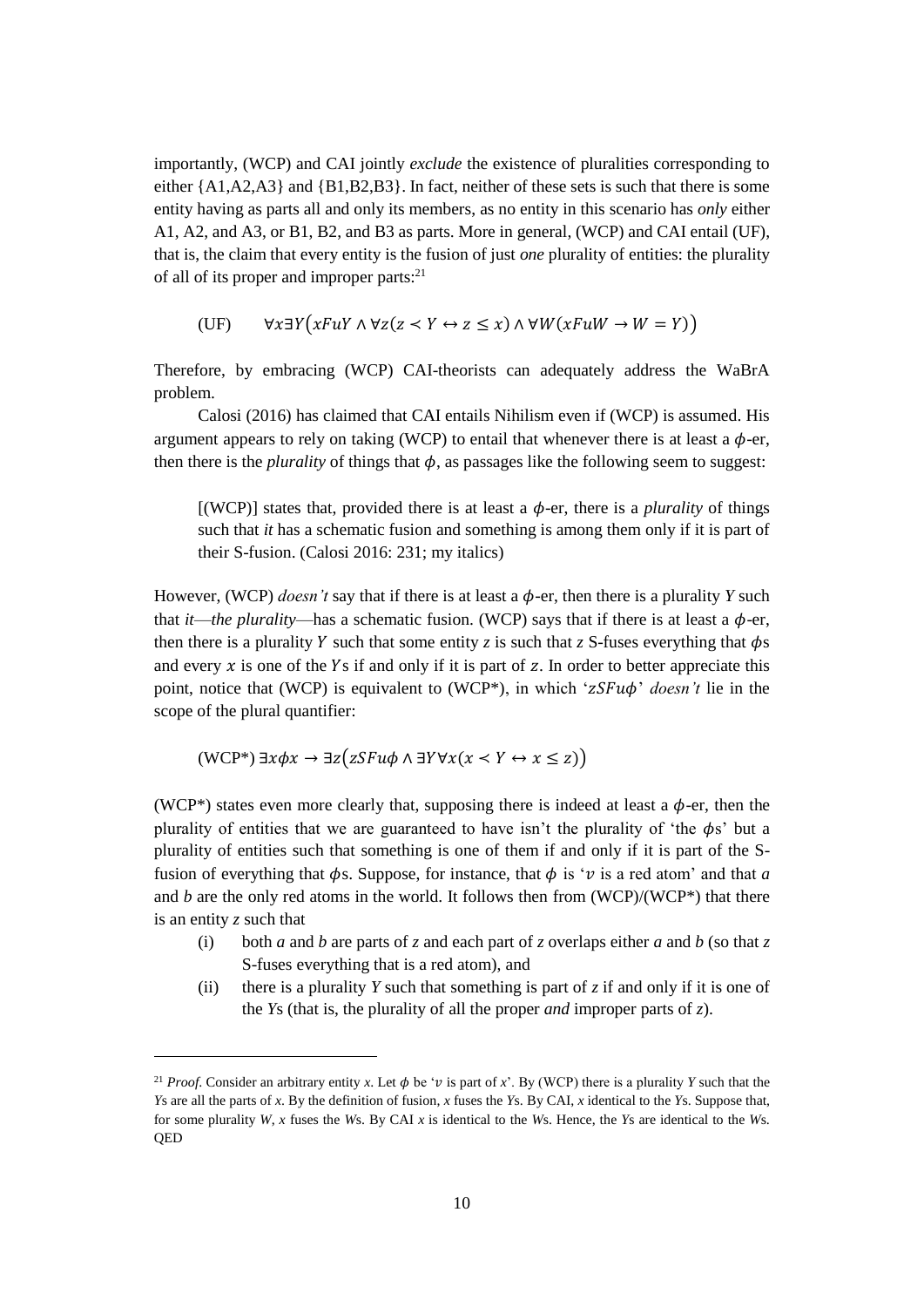However, on the one hand, since not every part of *z* is a red atom (*z* is part of *z* and is not an atom) and yet every part of *z* is one of the *Y*s, it *doesn't* follow from (i) and (ii) that there is the plurality of the red atoms.<sup>22</sup> On the other hand, it is easy to see that  $(SR1)$ —which, as we just proved, is entailed by (WCP) and CAI taken together—actually *excludes* that there is the plurality of the red atoms. In fact, if there was such a plurality, then, by (COR), it would correspond to the set of red atoms. In turn, this would entail, by (SR1), that there is some *y* such that for every *z*, *z* is part of *y* if and only if it is a member of the set of the red atoms, or in other words, that there is some *y* that has the red atoms as its all and only (proper *and* improper) parts. But since *y* is part of itself, it would follow that it itself is a red atom. But no red atom can have *all* the red atoms (that is, both *a* and *b*) as its parts: an entity with two different parts is not an atom. Therefore, there is no plurality corresponding to the set of red atoms and there is, thus, no plurality of the red atoms.

Calosi's (2016) and Loss's (2018) arguments for Nihilism make use of incomplete thick pluralities which are pluralities corresponding to what we may call 'incomplete thick sets', that is, sets *s* such that, for some *x*, (i) *x* is a member of *s*, (ii) every member of *s* is part of *x*, (iii) some proper part of *x* is not a member of  $s$ .<sup>23,24</sup> However, incomplete thick sets are among those sets that, according to CAI+(SR1), can*not* have a corresponding plurality ( $'(\text{IT}(s))'$  stands for '*s* is an incomplete thick set').

(NOC)  $\forall s(IT(s) \rightarrow \sim \exists Y(Y \rhd s))$ 

*Proof*. Suppose that *s* is an incomplete thick set having a corresponding plurality *Y*. Since *s* is an incomplete thick set, there is some entity *x* such that, (i) *x* is a member of  $s$ , (ii) every member of  $s$  is part of  $x$ , and yet (iii) some proper part of  $x$  is not a member of *s*. Since *Y* corresponds to *s*, it follows that (i) *x* is one of the *Y*s (and, therefore, every part of *x* overlaps one of the *Y*s), (ii) each one of the *Y*s is part of *x*, and yet (iii) some proper part of *x* is not one of the *Y*s. From the definition of fusion it follows, thus, that *x* fuses the *Y*s. By CAI, *x* is identical to the *Y*s. From (SR1) we have that, since *Y* corresponds to *s*, there is some entity *z* such that something is a member of *s* if and only if it is part of *z*. *z* fuses the *Y*s (each of the *Y*s is a member of *s* and is, thus, part of *z*; each part of *z* is a member of *s* and is, thus, one of the *Y*s, so that each part of *z* overlaps at least one of the *Y*s, namely *z* itself). Therefore, *z* is identical to the *Y*s. It follows, thus, that *z* is identical to *x*. However, while all the

$$
(*) \qquad \exists X \forall y (y \prec X \leftrightarrow Ry)
$$

l

<sup>24</sup> Notice, that if *s* is an incomplete thick set and *x* complies with (i)-(iii), then *x* 'set-fuses' *s*:

(Set-Fusion)  $xSetFs =_{df} \forall y(y \in s \rightarrow y \leq x) \land \forall y(y \leq x \rightarrow \exists z(z \in s \land Ozy))$ 

<sup>&</sup>lt;sup>22</sup> To be clear, what does *not* follow from (i) and (ii) is the claim (where 'R' stands for 'is a red atom'):

<sup>&</sup>lt;sup>23</sup> *Proof.* Suppose that *Y* is an incomplete thick plurality. This means that, for some *x*, (*a*) *x* is one of the *Y*s, (*b*) *x* fuses the *Y*s, and for some *z*, (*c*) *z* is a proper part of *x* and yet *z* is not one of the *Y*s (see section 3). Consider, now the set *s* of things that are one of the *Ys*. *Y* clearly corresponds to *s*. Since *x* is one of the *Y*s, (i) *x* is a member of *s*. From the fact that *x* fuses the *Y*s it follows that each of the *Y*s is part of *x*. Therefore, (ii) every member of *s* is part of *x*. Some proper part of *x* is not one of the *Y*s, so (iii) it is also not a member of *s*. *s* is, thus, an incomplete thick set. QED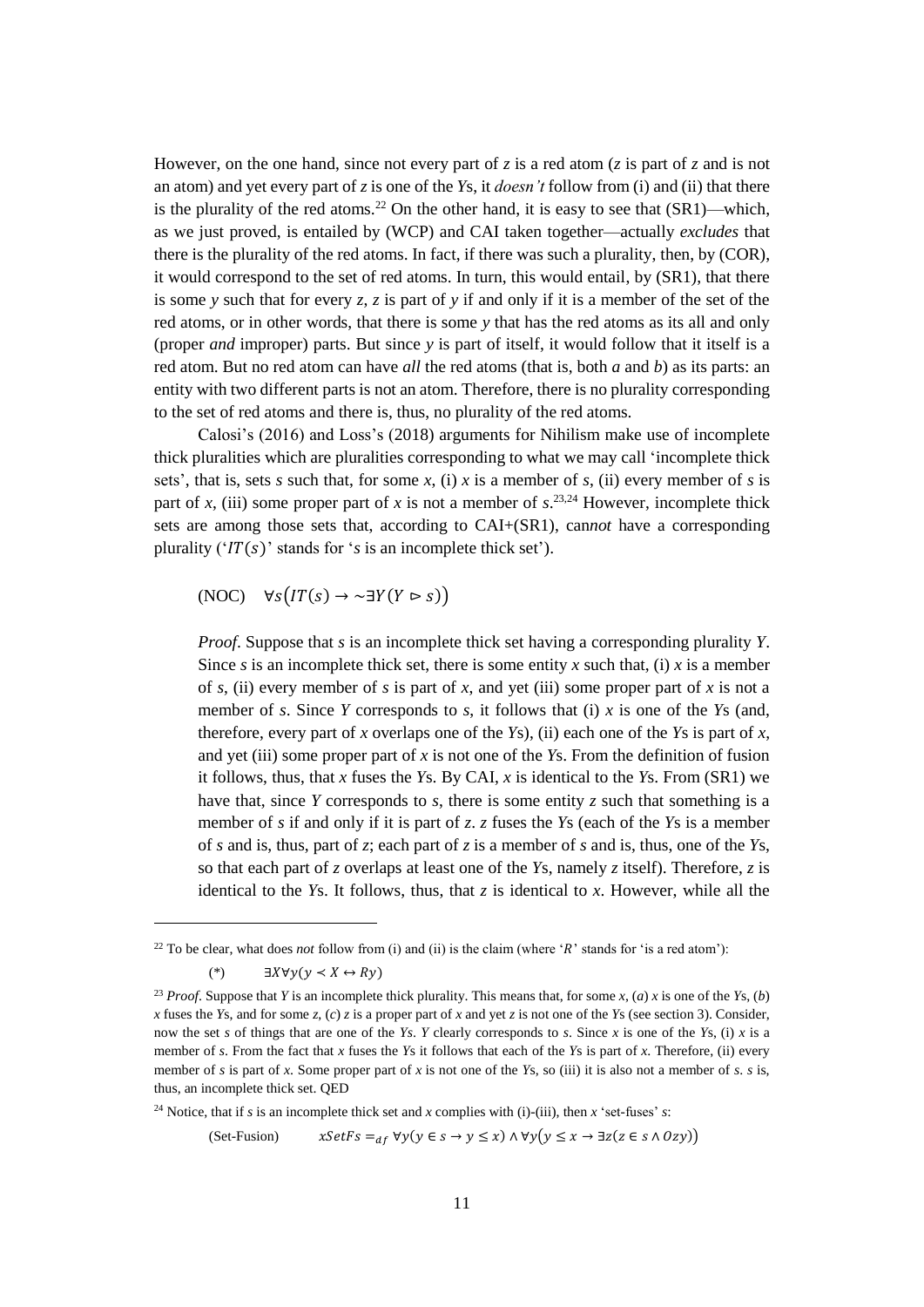parts of *z* are members of *s*, some part of *x* is *not* a member of *s*. *Contradiction* (by LL1)! Therefore, incomplete thick sets don't have corresponding pluralities. QED

Therefore, if (CMP) is rejected and (WCP) is assumed in its place, not only CAI-theorists can successfully deal with the WaBrA problem, but neither Calosi's (2016) nor Loss's (2018) arguments can be used to prove that CAI entails Nihilism as they all rely on a kind of pluralities (incomplete thick pluralities) that don't exist according to CAI+(WCP).

# **5. On** *Atomic Composition as Identity*

Let's recap. Sider's strategy—equivalent to a qualified Σ-weakening of the plural quantifier—seems to be able to deal with both the WaBrA problem and the threat of mereological nihilism. All this appears to confirm that (CMP) is the real culprit behind these problems and that the strategy of Σ-weakening the plural quantifier is the right one.

Beyond (WCP) there appear to be at least two other ways to  $\Sigma$ -weaken the plural quantifier to address both the WaBrA problem and the threat of mereological nihilism. The first corresponds to the following principle of 'Properly Weak Comprehension'

$$
(\text{PWCP}) \exists x \phi x \to \exists Y \exists z (z \text{Stru} \phi \land \forall x (x \prec Y \leftrightarrow x \prec z))
$$

which, if conjoined with CAI, entails that the only pluralities corresponding to a set are pluralities of all the *proper* parts of a certain entity:

$$
(SR2) \quad \forall s (\exists X (X \triangleright s) \rightarrow \exists y \forall z (z \in s \leftrightarrow z < y))^{25}
$$

Alternatively, one could Σ-weaken the plural quantifier to a certain *kind* of proper parts of an entity. Let *atomism* be the claim that every entity is the fusion of a plurality of atoms (in what follows ' $Ax$ ' stands for 'x is an atom' and ' $AX$ ' for ' $\forall y(Xy \rightarrow Ay)$ ', that is 'each one of the  $X_s$  is an atom'):

$$
(AT) \qquad \forall x (Ax \lor \exists Y (AY \land xFuY))
$$

l

If we assume atomism, the most plausible alternative to (PWCP) appears to be the following 'Atomic Comprehension Principle' according to which, if there is at least a  $\phi$ er, then (i) there is some entity *z* and some plurality of entities *Y* such that that (i) *z* is the S-fusion of everything that  $\phi$ s and (ii) Y is the plurality of the *atomic proper parts* of  $z$ :<sup>26</sup>

 $(ACP)$   $\exists x \phi x \rightarrow \exists Y \exists z (z \land \psi \land \forall x (x \leq Y \leftrightarrow (x \leq z \land Ax))$ 

<sup>&</sup>lt;sup>25</sup> The proof is very similar to the proof that (WCP)+CAI entail (SR1) and is, thus, left to the reader.

<sup>&</sup>lt;sup>26</sup> Alternatively, one may Σ-weaken the plural quantifier so that it quantifies only to pluralities corresponding to the atomic proper *and improper* parts of a certain entity, thus admitting also improper pluralities of atoms in one's ontology. The reason I am not pursuing this strategy will be clear in section 6 (footnote 37).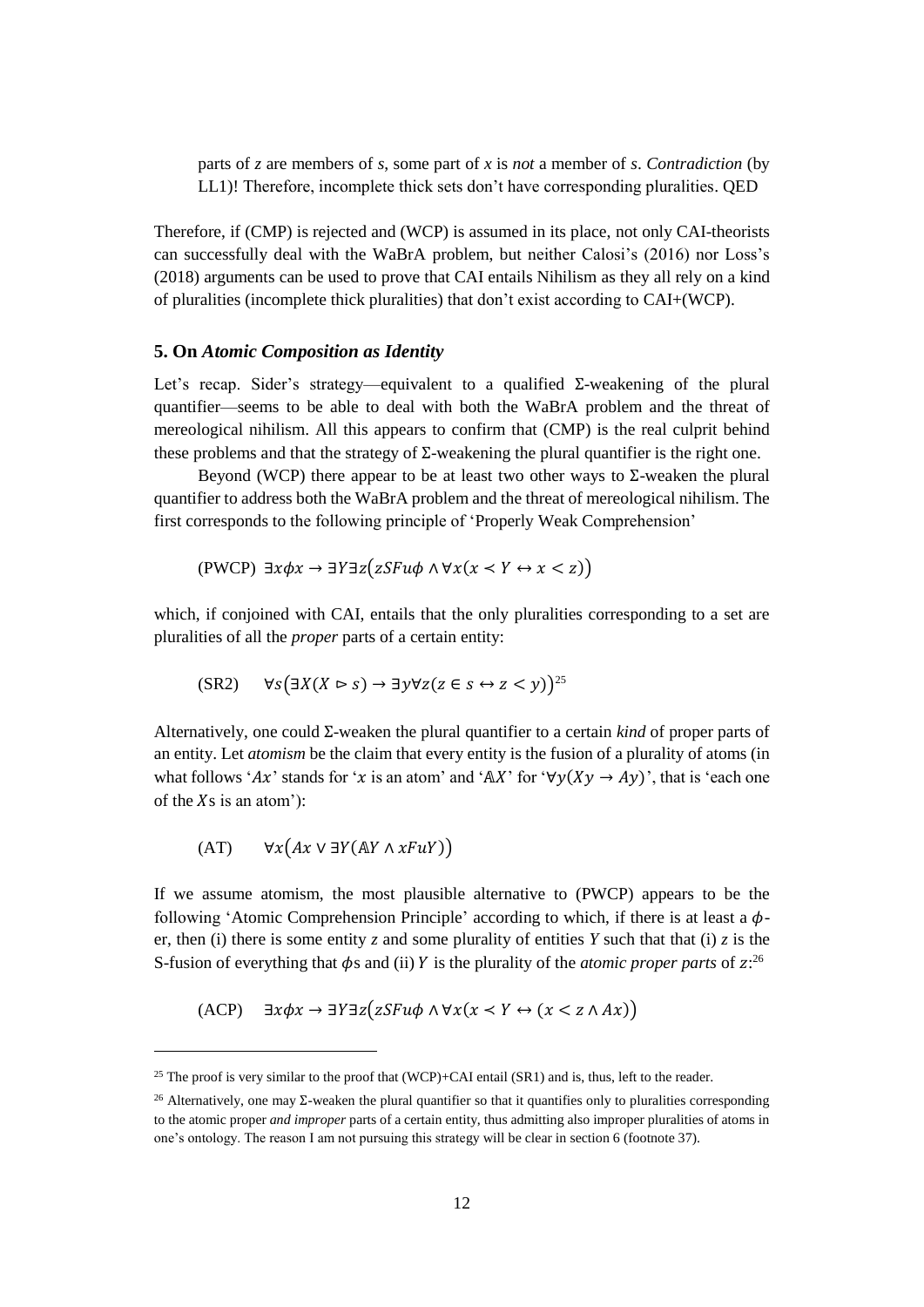(ACP) and CAI entail not only that the only pluralities corresponding to some set are pluralities comprising all and only the atomic proper parts of a certain entity

$$
(SR3) \quad \forall s \big(\exists X (X \triangleright s) \rightarrow \exists y \forall z (z \in s \leftrightarrow (z < y \land Az))^{27}
$$

but also that every non-atomic entity is identical to a plurality of atoms

$$
(ATI) \ \forall x (\sim Ax \rightarrow \exists Y (\mathbb{A}Y \land x = Y))
$$

and, therefore, that that *every non-atomic entity is identical to a unique plurality of atoms*:

$$
(ATI-2) \ \forall x (\neg Ax \rightarrow \exists! Y (AY \land x = Y))
$$

In what follows I will call the theory comprising both CAI and (ACP) 'Atomic Composition as identity' or 'ACAI' for short.

It is easy to see that, as CAI+(WCP), both CAI+(PWCP) and ACAI can successfully deal with the WaBrA problem and the threat of Nihilism. In fact, as we saw in the previous sections, the WaBrA problem and the threat of Nihilism seem to require either (i) the existence of different pluralities fused by the same composite entity, or (ii) the existence of incomplete thick pluralities, and it is easy to check that CAI+(PWCP) and ACAI exclude both.<sup>28</sup> The question is, thus, whether there is some reason to prefer one of the three versions of CAI over the others. In what follows I will argue that this is in fact the case and that CAI-theorists should prefer ACAI over both CAI+(WCP) and CAI+(PWCP).

Let a set *s* be *crowded* just in case it has at least two members (so that *s* is neither the empty set nor a singleton):

(Crowded set) 
$$
C(s) =_{df} \exists x \exists y (x \neq y \land x \in s \land y \in s)
$$

Consider, then, following four principles (where '∪', '∩', and ' $-$ ' stand for set-union, setintersection, and set-difference):

$$
\begin{aligned} \text{(PQ1)} \quad & \forall X \forall Y \forall s \forall r \left( \left( X \vartriangleright s \land Y \vartriangleright r \land C(s \cup r) \right) \to \exists W (W \vartriangleright s \cup r) \right) \\ \text{(PQ2)} \quad & \forall X \forall Y \forall s \forall r \left( \left( X \vartriangleright s \land Y \vartriangleright r \land C(s - r) \right) \to \exists W (W \vartriangleright s - r) \right) \end{aligned}
$$

<sup>&</sup>lt;sup>27</sup> The proof is very similar to the proof that (WCP)+CAI entail (SR1) and is, thus, left to the reader.

 $28$  (ATI-2) immediately excludes the possibility of different pluralities fused by the same entity, while from CAI+(PWCP) it follows that every composite entity is the fusion of only the plurality of its proper parts. From (SR2) it follows that there are only pluralities containing all the proper parts of certain entities, thus ruling out the existence of incomplete thick pluralities. Instead, (SR3) excludes the existence of incomplete thick pluralities by entailing that no composite entity can be a member of a plurality.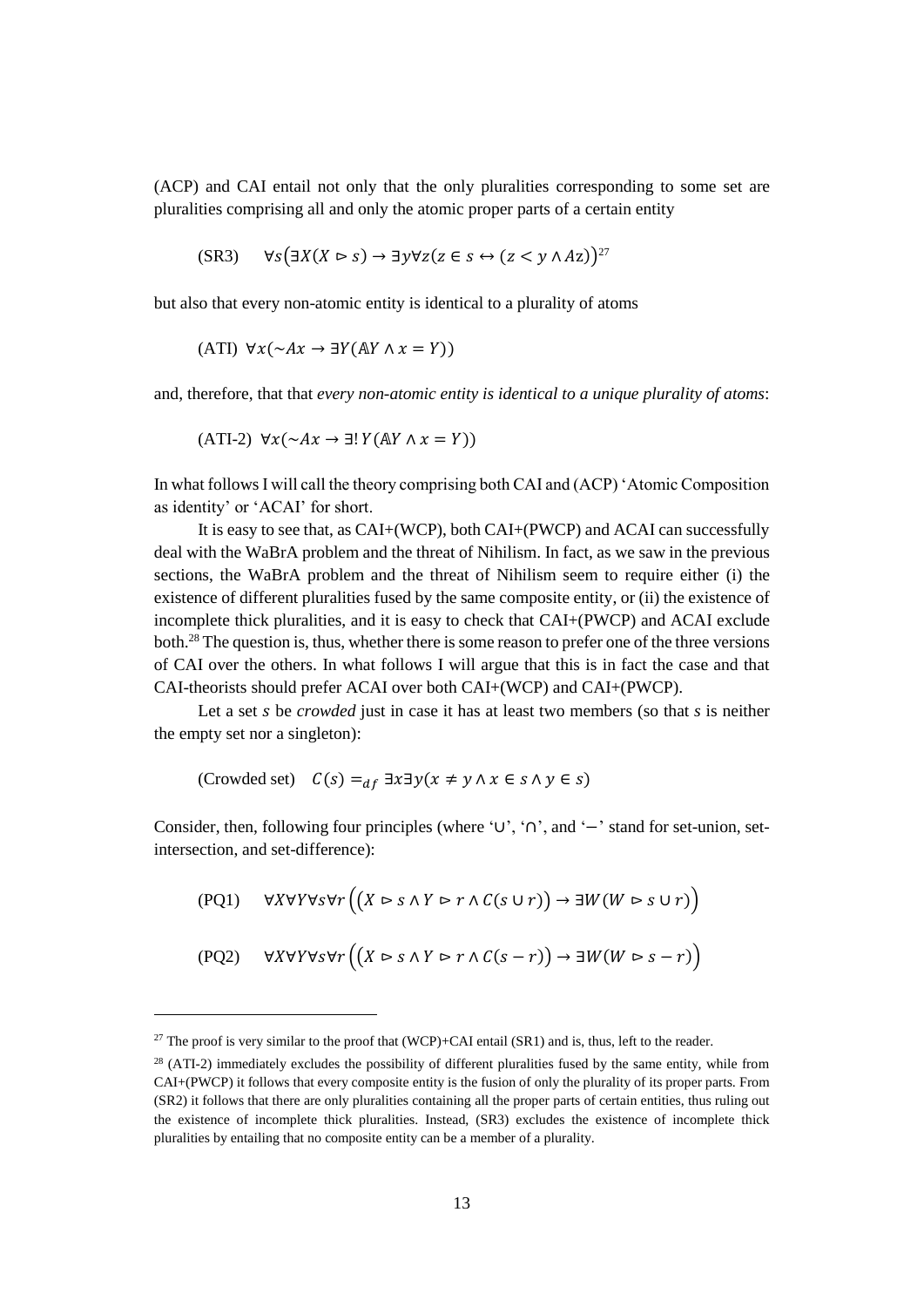$$
(PQ3) \quad \forall X \forall Y \forall s \forall r \left( \left( X \vartriangleright s \land Y \vartriangleright r \land C(s \cap r) \right) \to \exists W (W \vartriangleright s \cap r) \right)
$$

$$
(\text{PQ4}) \quad \forall X \forall s \left( X \rhd s \rightarrow \forall r \big( (C(r) \land r \subset s) \rightarrow \exists Y (Y \rhd r) \big) \right)
$$

Suppose that *s* and *r* are sets that have a corresponding plurality. (PQ1-3) say that their union, intersection and difference also have a corresponding plurality, provided that they are crowded. Instead, (PQ4) says that if a set has a corresponding plurality, then each of its crowded proper subsets has one.

(PQ1)-(PQ3) strike one as highly plausible. They entail that pluralities corresponding to sets have 'plural unions', 'plural intersections' and 'plural differences', so to speak (provided that the union, intersection and difference of their corresponding sets is crowded). (PQ4) also has the ring of intuitiveness to it. How could the plurality consisting of the Earth, Mars, and Venus exist without there being any plurality containing only Mars and Venus? However, it is easy to check that (PQ1), (PQ2) and (PQ4) are invalidated both by CAI+(WCP) and by CAI+(PWCP). For instance, in the WaBrA scenario there is, according to CAI+(WCP), a plurality corresponding to the set  $\{A1, A2, A3, B1, B2, B3, C\}$ , and according to CAI+(PWCP), a plurality corresponding to the set {A1,A2,A3,B1,B2,B3}. However, in both cases there is no plurality corresponding to the crowded set {A1,A2,A3}, *contra* (PQ4). Similarly, according to both CAI+(PWCP) and CAI+(WCP) B1 and B2 are identical to two pluralities corresponding to two sets ({B1,A1,A2} and {B2,A1,A3} for CAI+(WCP); {A1,A2} and {A1,A3} for CAI+(PWCP)) such that their union  $({B1,B2,A1,A2,A3}$  and  ${A1,A2,A3}$ , respectively) is a crowded set without no corresponding plurality, thus contradicting (PQ1). As for  $(PO2)$ , consider  ${A1, A2, A3, B1, B2, B3, C}$  and  ${A1, A2, B1}$  for CAI+(WCP), and  ${A1, A2, A3, B1, B2, B3}$  and  ${A1, A2}$  for CAI+(PWCP).<sup>29</sup>

Instead, (PQ1)-(PQ4) are all validated by ACAI. The crowded union of two sets of atoms *r* and *s* (if any) has as corresponding plurality the plurality of atoms contained by either *r* or *s*. Their crowded intersection (if any) has as corresponding plurality the plurality of atoms that are members of both *r* and *s*. Their crowded difference (if any) is just the plurality of atoms belonging to *r* but not to *s*. Finally, since every crowded proper subset of a set of atoms is a crowded set of atoms (SR3) guarantees also the validity of (PQ4).

<sup>&</sup>lt;sup>29</sup> Instead, (PQ3) appears to be validated by CAI+(WCP) but not by CAI+(PWCP). *Proof.* Suppose that  $X \rightharpoonup s$ ,  $Y \triangleright r$ , and  $C(s \cap r)$ . Letting  $\phi$  be ' $v \in s \cap r$ ', it follows by (USF) that some entity *k* S-fuses everything that is a member of  $s \cap r$ . It can be proved that, for every *z*, *z* is part of *k* if and only if it is a member of  $s \cap r$  (The proof is left to the reader [*Hint*: if  $s = r$ , the proof is trivial; if  $s \neq r$ , then both (SR1) and (SR2) entail that *k* is the mereological product—see below—of the fusion of the *X*s with the fusion of the *Y*s]). Assuming (WCP), there is a plurality *W* such that *W* is the plurality of the *proper and improper* parts of *k*. By (COR), *W* corresponds, thus, to  $s \cap r$ . *Instead*, from (SR2) we have that there is a plurality corresponding to  $s \cap r$  only if there is some entity *z* such that  $s \cap r$  is the set of all the *proper* parts of *z*. Suppose such an entity exists. *z* is not a proper part of *z* and is, thus, not a member of  $S \cap r$ . It follows, therefore, that either *z* is not a part of *x*, or *z* is not a part of *y*. However, every part of *z* overlaps both *x* and *y* so that, by Strong Supplementation (see the Appendix), *z* is part of both *x* and *y*. Hence, *z* is a member of  $s \cap r$ . *Contradiction*! Therefore, if (PWCP) is assumed, there is no plurality corresponding to  $s \cap r$ . QED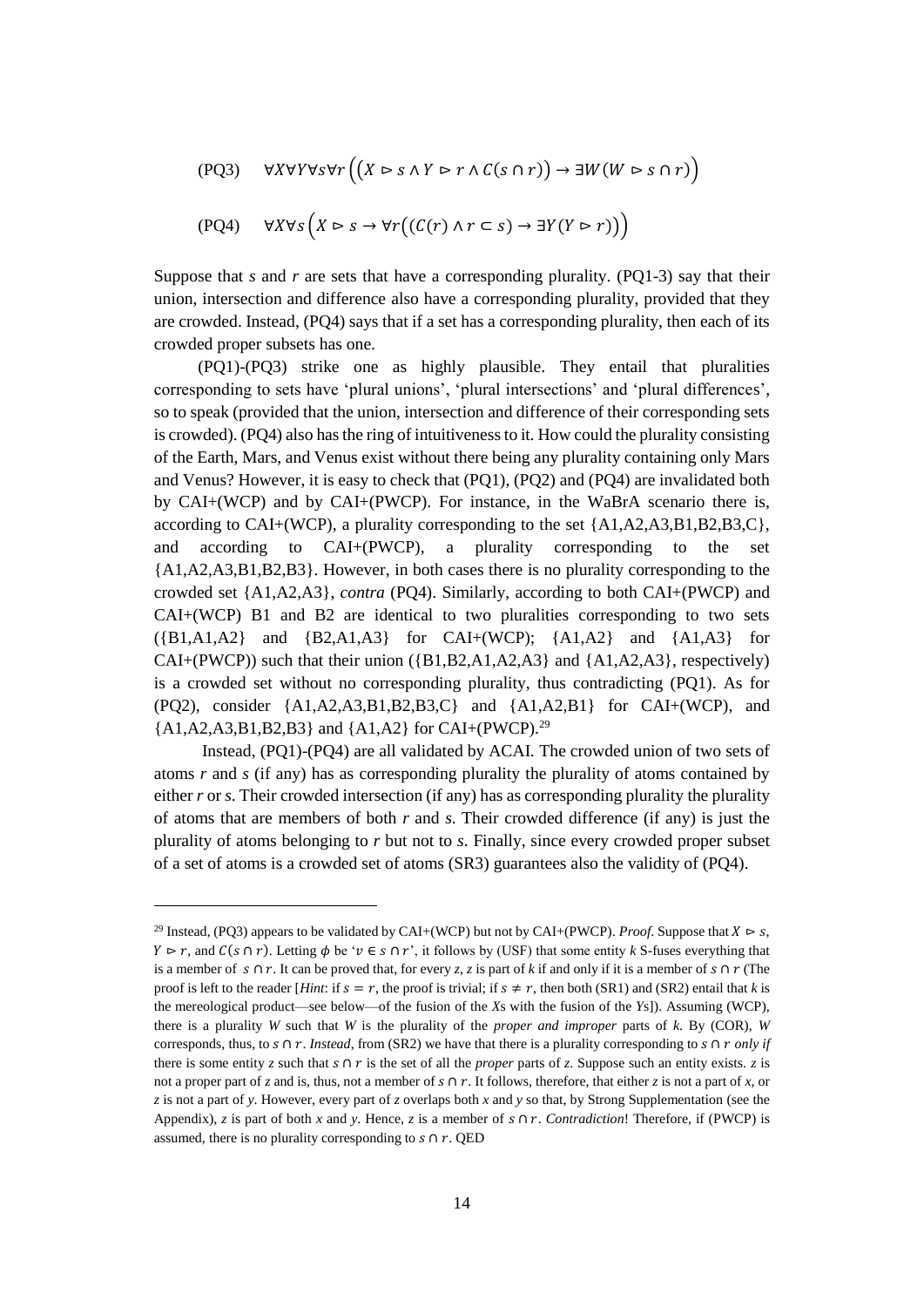Furthermore, let us define the notion of mereological sum, mereological difference and mereological product as follows (' $\iota z.\phi$ ' stands for the definite description 'the z such that  $\phi$ '):<sup>30</sup>

(Sum) 
$$
x + y =_{df} tz. (x \le z \land y \le z \land \forall w (w \le z \rightarrow (0wx \lor 0wy)))
$$
  
\n(Difference)  $x - y =_{df} tz. \forall w (w \le z \leftrightarrow (w \le x \land \sim 0wy))$   
\n(Product)  $x \times y =_{df} tz. \forall w (w \le z \leftrightarrow (w \le x \land w \le y))$ 

In addition, let (i) ' $\mathbb{P}^{x}$ ' stand for 'the plurality *Y* such that *x* is identical to the *Y*s', (ii) '∪', '∩', and '−' stand (for simplicity's sake) also for the notions of plural union, plural intersection, and plural difference, and (iii) ' $IY \cdot \phi$ ' stand for the definite description 'the plurality Y such that  $\phi$ :

- $(\mathbb{P}^x) \qquad \mathbb{P}^x =_{df} IV. (x = Y)^{31}$
- (∪)  $X \cup Y =_{df} I W \cdot \forall z (z \prec W \leftrightarrow (z \prec X \vee z \prec Y))$

$$
(-) \qquad X - Y =_{df} IW. \forall z \big( z \prec W \leftrightarrow (z \prec X \land \sim z \prec Y) \big)
$$

$$
(0) \qquad X \cap Y =_{df} IV. \forall z \big( z \prec W \leftrightarrow (z \prec X \land z \prec Y) \big)
$$

It is then easy to prove that ACAI allows for an interesting correspondence between the notions of mereological sum, difference, and product and the notions of plural union, plural difference, and plural intersection, respectively. In fact, ACAI entails that (MP1)-(MP3) hold *for every non-atomic x, y and z*: 32

(MP1) 
$$
x = y + z \leftrightarrow \mathbb{P}^x = \mathbb{P}^y \cup \mathbb{P}^z
$$
  
(MP2)  $x = y - z \leftrightarrow \mathbb{P}^x = \mathbb{P}^y - \mathbb{P}^z$ 

(RT1) 
$$
F(\iota x.\phi x) =_{df} \exists x(\phi x \land \forall y(\phi y \to y = x) \land Fx)
$$

(RT2) 
$$
P(IX. \phi X) =_{df} \exists X (\phi X \land \forall Y (\phi Y \to Y = X) \land P(X))
$$

<sup>31</sup> Notice that it follows directly from ACAI that, for every non-atomic x, something is one of the  $\mathbb{P}^{x}$ s if *and only if* it is an atomic part of *x* or, in other words, that  $\mathbb{P}^x$  is the plurality of the *atomic parts* of *x*:

$$
(\mathbb{P}\mathbf{A}) \qquad \forall x \left( \neg Ax \to \forall z \left( \mathbb{P}^x z \leftrightarrow (Az \land z \leq x) \right) \right)
$$

<sup>32</sup> *Proof*. See the Appendix.

 $\overline{a}$ 

 $30$  I assume in what follows that both singular and plural (see below) definite descriptions are eliminable using Russell's theory of descriptions: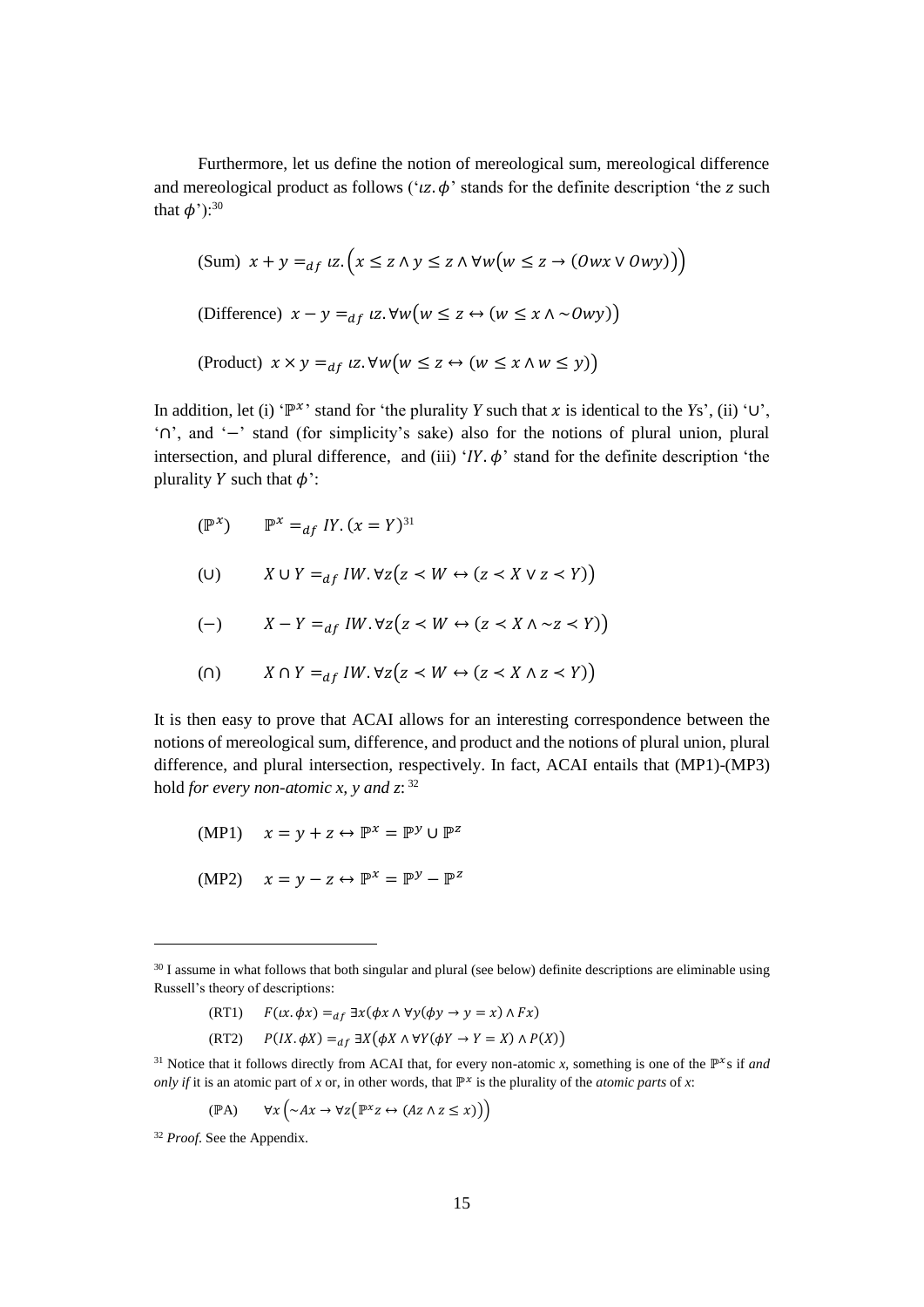# (MP3)  $x = y \times z \leftrightarrow \mathbb{P}^x = \mathbb{P}^y \cap \mathbb{P}^z$

Notice, furthermore, that it follows from ACAI that every non-atomic entity *x* S-fuses everything that  $\phi$ s if and only if the plurality to which it is identical contains all and only the atomic parts of all the things that  $\phi$ , or in other words, that (PQ-SF) holds *for every non-atomic x*: 33

$$
(\text{PQ-SF}) \qquad xSFu\phi \leftrightarrow \forall z \left( \mathbb{P}^x z \leftrightarrow ((Az \land \phi z) \lor \exists w (\phi w \land \mathbb{P}^w z)) \right)
$$

(MP1)-(MP3) and (PQ-SF) are principles that appear to be highly plausible within a CAI framework. However, CAI+(WCP) and CAI+(PWCP) fail to validate both (MP1) and (PQ-SF). <sup>34</sup> In the WaBrA scenario, for instance, the following counterexamples to (MP1) can be inferred from both CAI+(WCP) and CAI+(PWCP), as according to both there is no plural union of  $\mathbb{P}^{B1}$  and  $\mathbb{P}^{B3}$ :

$$
(CE1) \quad C = B1 + B3 \land \mathbb{P}^C \neq \mathbb{P}^{B1} \cup \mathbb{P}^{B3}
$$

Similarly, in the WaBrA scenario the wall C S-fuses everything that is identical to either B1 or B3. However, according to both CAI+(WCP) and CAI+(PWCP), (i) B2 is one of the  $\mathbb{P}^{\mathbb{C}}$ s and yet (ii) B2 (which is not an atom) is neither one of the  $\mathbb{P}^{\mathbb{B}1}$ s nor one of the  $\mathbb{P}^{\mathbb{B}3}$ s. It is, thus, possible to conclude that—at least insofar as the WaBrA problem and the threat of Nihilism are concerned—CAI-theorists have good reasons to prefer ACAI as the best version of their theory.

Before moving further, notice that if the world is at least as mereologically structured as in the WaBrA scenario, both Collapse and Plural Covering are *in*validated by ACAI: (i) the wall fuses the plurality of the atoms without being one of the atoms (*contra* Collapse); (ii) the brick B1 is part of the wall, but there is no plurality *Y*, such that the wall fuses the *Y*s and B1 is one of the *Y*s (*contra* Plural Covering): for instance, ACAI rules out that there is a plurality of entities that is the plurality of *the bricks*. This situation has admittedly something odd to it. In fact, even if every brick is part of the wall, and each part of the wall overlaps at least one brick, we cannot say that the wall fuses *the bricks*, if by 'the bricks' we purport to refer to the plurality of entities such that something is one of them if and only if it is a brick. Notice, however, that there are other notions of fusion that may help us in this case. For instance, one may adopt the notion of 'set-fusion'

$$
(\text{Set-Fusion}) \ x\ \text{SetFs} =_{df} \forall y (y \in s \rightarrow y \leq x) \land \forall y (y \leq x \rightarrow \exists z (z \in s \land \text{Ozy}))
$$

<sup>33</sup> *Proof*. See the Appendix.

<sup>34</sup> (MP2) and (MP3) are validated by CAI+(WCP) but not by CAI+(PWCP). The proof is left to the reader (see, however, footnote 29 for (MP3): *k* is the product of *x* and *y*, yet only according to CAI+(WCP) the plural intersection of  $\mathbb{P}^{x}$  and  $\mathbb{P}^{y}$  is the plurality to which *k* is identical).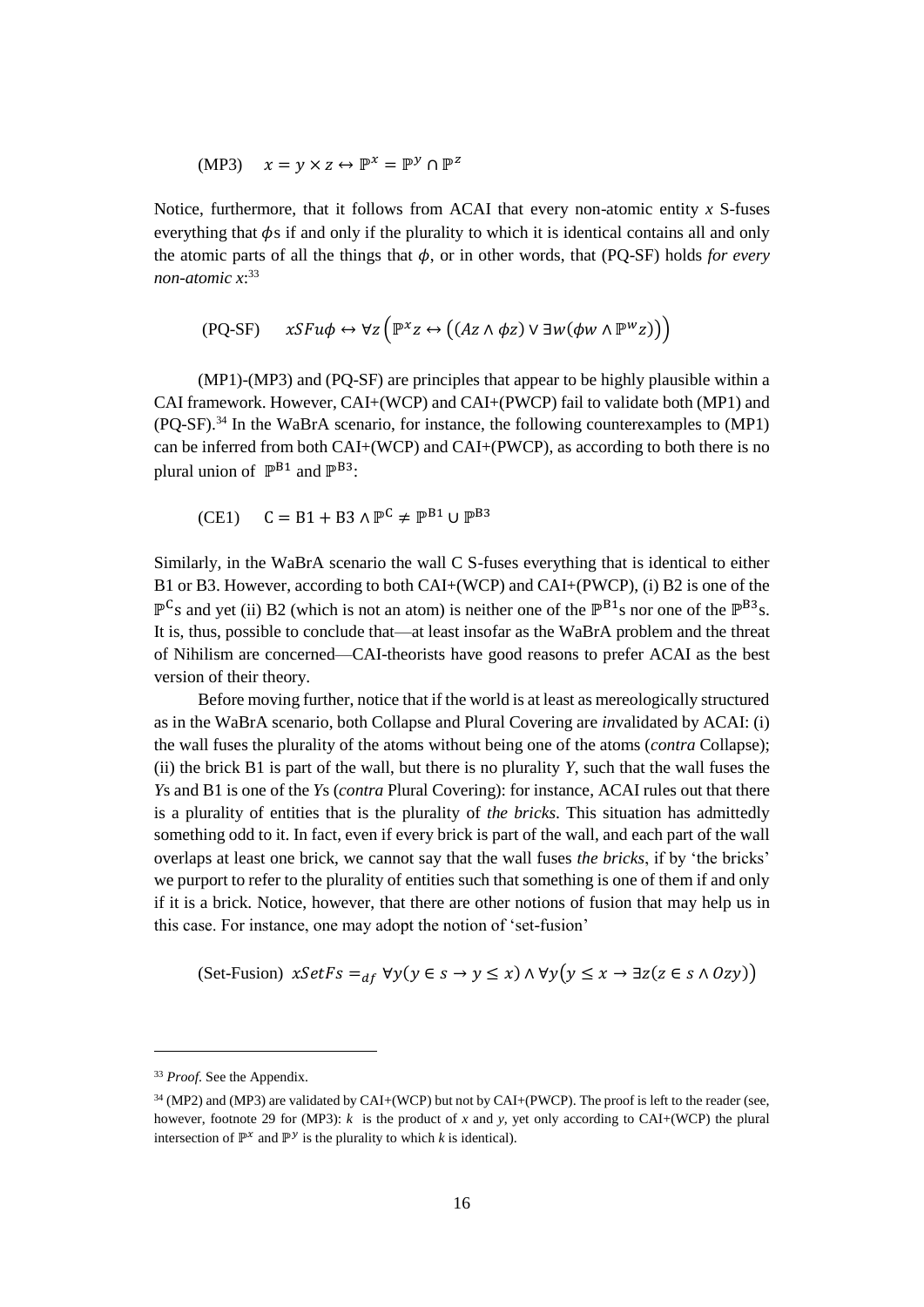and claim that the wall set-fuses the set {B1,B2,B3}. Or, alternatively, one may simply say that the wall schematically fuses (see section 4)  $\gamma$  is a brick'. Furthermore, ACAI validates the following 'atomic' counterparts of Collapse and Plural Covering:<sup>35</sup>

(Atomic College) 
$$
\forall x \forall Y (xFuY \rightarrow \forall z (z \prec Y \leftrightarrow (z \prec x \land Az))
$$
  
(Atomic Covering)  $\forall x \forall y (x \prec y \rightarrow \exists W (yFuW \land ((Ax \land x \prec W) \lor \mathbb{P}^x \subseteq W)))$ 

According to Atomic Collapse, if *x* fuses the *Y*s, then something is one of the *Y*s if and only if it is an atomic proper part of *x*. According to Atomic Covering, if *x* is part of *y*, then there is a plurality *W* of entities that *y* fuses and is such that, either *x* is an atom and *x* is one of the *W*s, or the plurality *Y* that is identical to *x* (which, given ACAI, must be a plurality of atoms) is such that the *Y*s are among the *W*s. Therefore, even if, strictly speaking, the wall *doesn't* fuse 'the bricks', it still fuses what we may call the 'atomic footprint' of the bricks, that is, the plural union of all the pluralities that are identical to a brick.

# **6. Other paths to Nihilism?**

There appear to be two final arguments potentially threatening ACAI of collapsing into Nihilism that need to be discussed:

*First argument* [adapted from Calosi (2018: 287-8)]

Suppose *y* is a composite entity. By (AT), there is a proper plurality *W* of atoms such that *y* fuses the *Ws*. Consider an arbitrary entity *x* such that *x* is one of the *Ws*. By ACAI *y* is identical to the *Ws*. By (LL3) *x* is, thus, one of  $y$ <sup>36</sup> However, under the 'most natural reading' (Calosi 2018: 287) of '*x* is one of *y*' it follows that *x* is identical to *y*. *Contradiction*! Therefore, there are no composite entities.

*Second argument* [adapted from Yi (1999b: 146)]

Suppose *y* is a composite entity. By (AT), there is a proper plurality *W* of atoms such that *y* fuses the *W*s. Everything is one of itself. Therefore, *y* is one of *y*. By ACAI, *y*  is identical to the *W*s. By (LL3) *y* is, thus, one of the *W*s. But *y* is not an atom and so it is not one of the *W*s. *Contradiction*! Therefore, there are no composite entities.

These arguments rely on the following principles concerning the one-of relation:

- (OF1)  $\forall x((x \prec y) \rightarrow x = y)$
- (OF2)  $\forall x(x \leq x)$

<sup>&</sup>lt;sup>35</sup> The proof is straightforward and is, thus, left to the reader.

<sup>&</sup>lt;sup>36</sup> See below on the (admittedly awkward sounding) phrase '*x* is one of *y*'.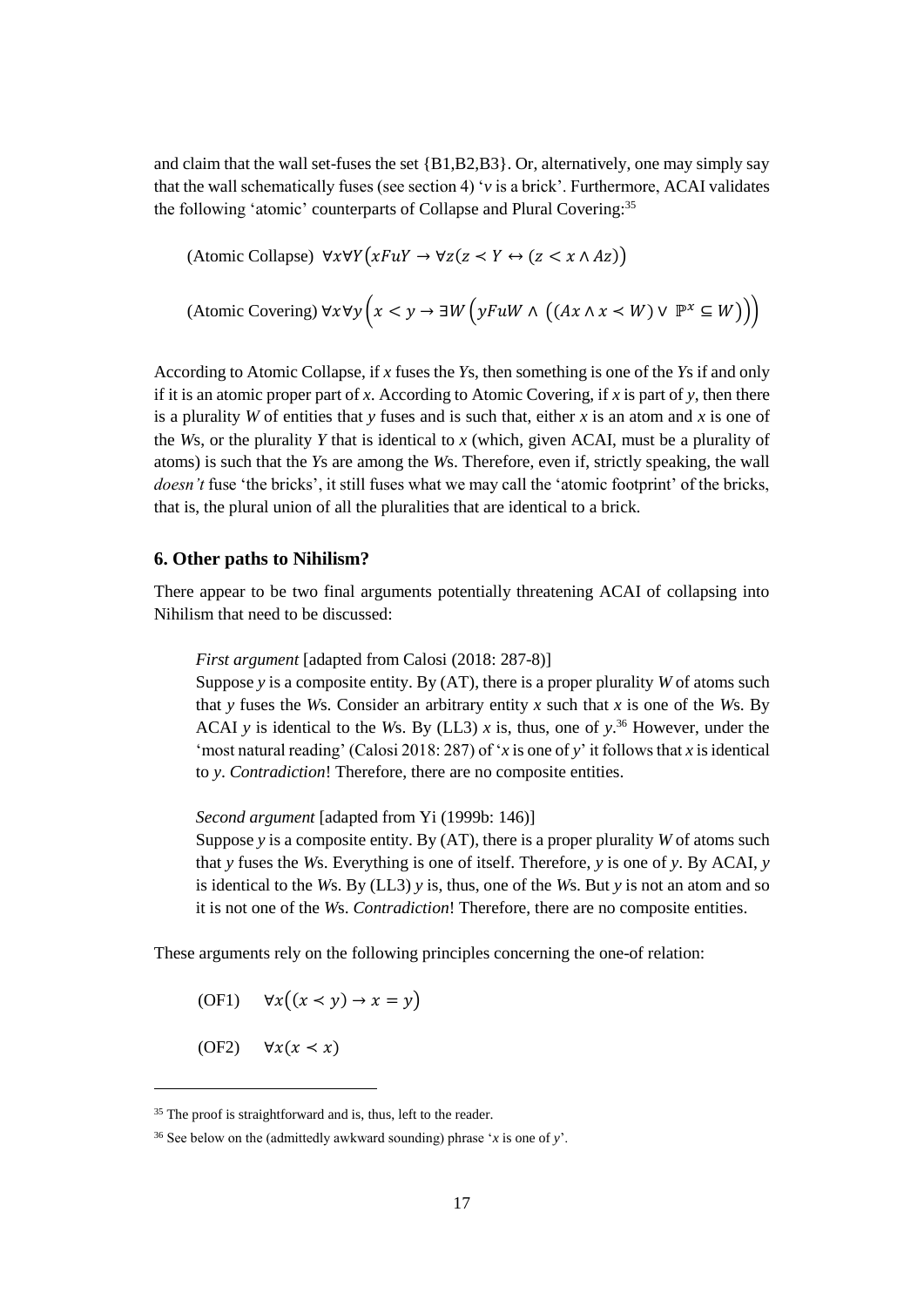(OF1) and (OF2) can be seen as following from the principle, according to which *x* is one of *y* if and only if it is identical to *y*:

(OF3) 
$$
\forall x \forall y (x \prec y \leftrightarrow x = y)
$$

Calosi (2018) explicitly acknowledges that 'there may be other readings [of '*x* is one of *y*'] such that the desired conclusion does *not* follow' (Calosi 2018: 290, fn 34) so that the task of the friends of CAI is that 'to come up with a reading of the problematic formula that does not entail the more problematic conclusion' (*Ibid*.). ACAI-theorists appear to be perfectly in position to meet this challenge. In fact, ACAI-theorists can claim that the oneof relation should be understood as a notion of being *properly* one-of, so to speak. In other words, using ' $\alpha$ ' as a 'generic' variable that can take both singular entities and pluralities as values ACAI-theorists can claim that for any (either singular or plural)  $\alpha$ , an entity *x* is one of  $\alpha$  only if it is *properly* included in  $\alpha$  and is, thus, *different* from  $\alpha$ . According to this picture, nothing can be one of itself:

(OF4)  $\forall x \forall \alpha (x \prec \alpha \rightarrow x \neq \alpha)$ (OF5)  $\sim \exists x(x \leq x)$ 

(OF4) and (OF5) block both arguments for Nihilism just reviewed. However, the first argument still shows that the atom  $x$  is one of  $y$  (a composite entity). To this ACAI-theorists can reply that an entity *x* is one of a certain  $\alpha$  if and only if  $\alpha$  is identical to a plurality *W* of entities (which within ACAI is guaranteed to be a proper plurality of atoms) such that *x* is one of the *W*s:

$$
(\text{OF6}) \quad \forall x \forall \alpha \big( x < \alpha \leftrightarrow \exists W (W = \alpha \land x < W) \big)
$$

Therefore, ACAI-theorists can accept that the atom *x* is not only part of *y¸* but also *one of y*. This, however, shouldn't come as a surprise, given that *y* is *identical* to the *W*s and *x* is one of the *Ws*. In the same vein, ACAI-theorists can continue, since being one of  $\alpha$  entails that  $\alpha$  is identical to a plurality, and thus, that  $\alpha$  is identical to a plurality of atoms, it follows that only *atoms* can be one of something:

$$
(\text{OF7}) \quad \forall x \forall \alpha (x \prec \alpha \rightarrow Ax)
$$

 $\overline{\phantom{a}}$ 

Therefore, ACAI-theorists can conclude, an entity  $x$  is one of another entity  $y$  just in case  $x$  is an *atomic proper part* of  $y:$  <sup>37</sup>

<sup>&</sup>lt;sup>37</sup> Since, according to ACAI, there are no improper pluralities it follows that atoms are not fusions of any plurality. Notice that an atomic Σ-weakening allowing also the existence of improper pluralities of atoms would be incompatible with (OF4-5) given that—quite independently from CAI—it is highly plausible to think that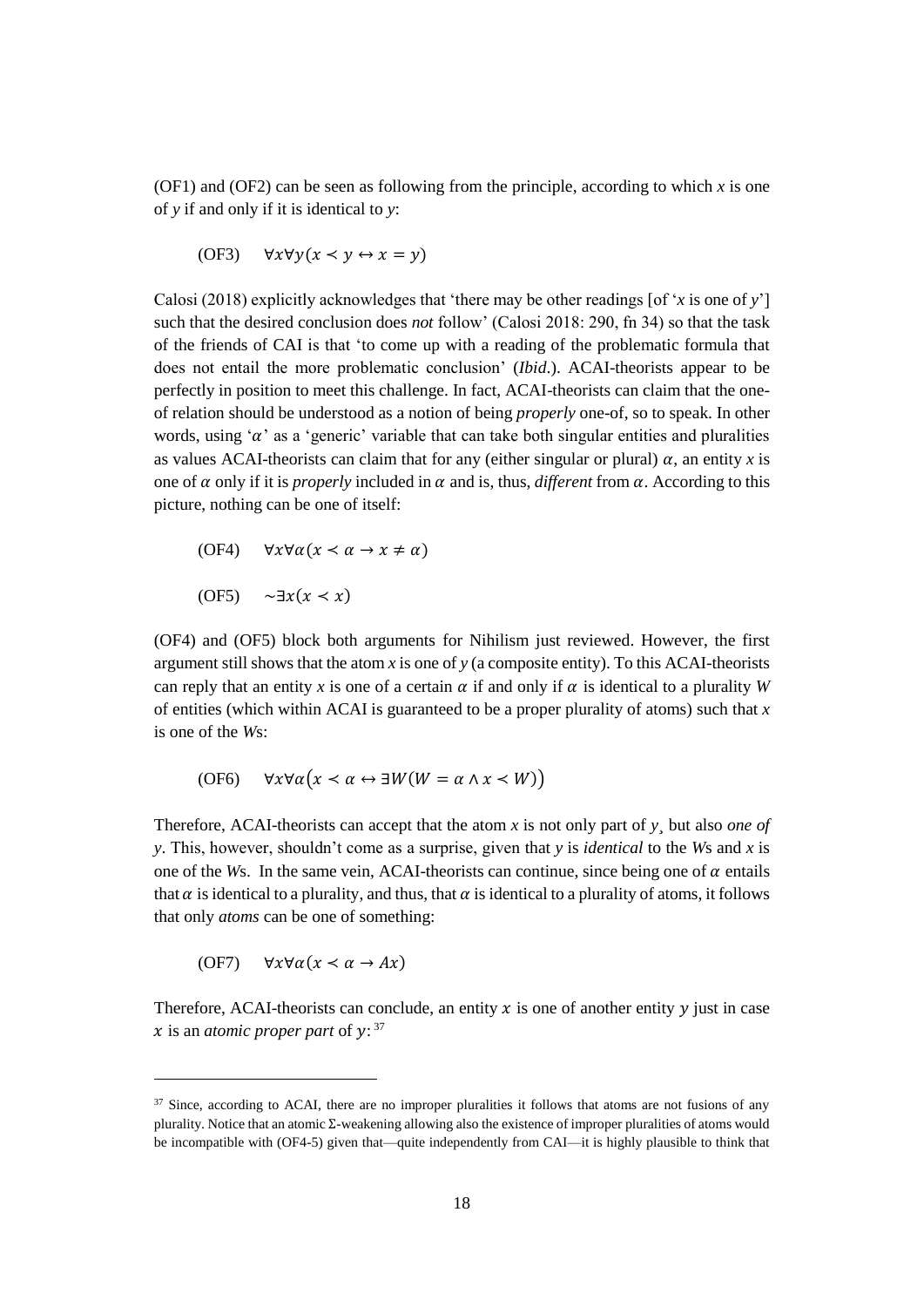(OF8)  $\forall x \forall y (x \prec y \leftrightarrow (x \leq y \land Ax))$ 

Some may retort that to say things like 'the atom is one of the wall' is ungrammatical and that the one-of predicate should be thought of as admitting only of plural terms on its right-hand side. Notice, however, that—as noticed by Calosi (2016b: 12, fn 30, 2018: 290, fn 34)—the idea that the second place of 'is one of' can admit of singular terms is pretty common in the literature on mereology. What is controversial is the idea that an entity *x*  may be one of a *different* entity *y*. However, once it is assumed that (i) *y* is identical to a plurality of entities *W* and that (ii) *x* is one of the *W*s, the idea that *x* is one of *y* shouldn't sound too outlandish. In fact, ACAI-theorists can actually claim that this is exactly the result one should expect: if *x* is one of the *W*s and *y* is *identical* to the *W*s, then surely *x* is also one of *y*.

Notice, finally, that it is possible to define on the basis of the primitive notion of 'being (properly) one of' a corresponding *improper* notion as follows:

$$
(\preccurlyeq) \qquad x \preccurlyeq \alpha =_{df} x < \alpha \lor x = \alpha
$$

Everything is improperly one of itself in this sense. This can help ACAI-theorists explain why some may have thought that (OF2) is a valid principle: it is just because they were confusing the notion of 'being properly one of' and the notion of 'being improperly one of'. At the same time, whenever *x* is *not* an atom, it follows that *x* is improperly one of *y* if and only if *x* is identical to *y*. The same is true also whenever *y* is *not* identical to any plurality of atoms. In turn, this can help ACAI-theorists explain the intuitions of those who thought (OF1) and (OF3) to be true: they were simply either thinking of cases in which the entity that is one of another entity is not an atom or implicitly assuming the falsity of ACAI. Therefore, by employing a primitive notion of 'being properly one of' and by defining in terms of it a notion of 'being improperly one of' ACAI-theorists appear to be in position to not only ward off the objections represented by the two arguments opening this section, but also to explain why some may have thought that the problematic principles (OF1-3) had the ring of plausibility to them.

(OF4)-(OF8) express a notion of being one-of that appears to be both plausible and legitimate within the framework of ACAI. It appears, thus, possible to conclude that—at

(OF4\*) 
$$
\forall x \forall \alpha (x \prec \alpha \rightarrow (x \neq \alpha \lor A\alpha))
$$
  
(OF5\*)  $\forall x (x \prec x \rightarrow Ax)$ 

an improper plurality is identical to its only member. In this case, one may reformulate (OF4-5) as follows and allow atoms to be one of themselves:

Although this route seems to be viable (at least *prima facie*) the asymmetry it introduces between entities that can be one of themselves (atoms) and entities that cannot be one of themselves (composite entities) strikes me as unnatural. It appears to be more natural to think of the notion of being properly one-of by analogy to other familiar 'proper' notions, like that of proper part and proper subset, which are irreflexive across the board, so to speak (see below on the possibility to define an improper one-of notion on the basis of the proper one).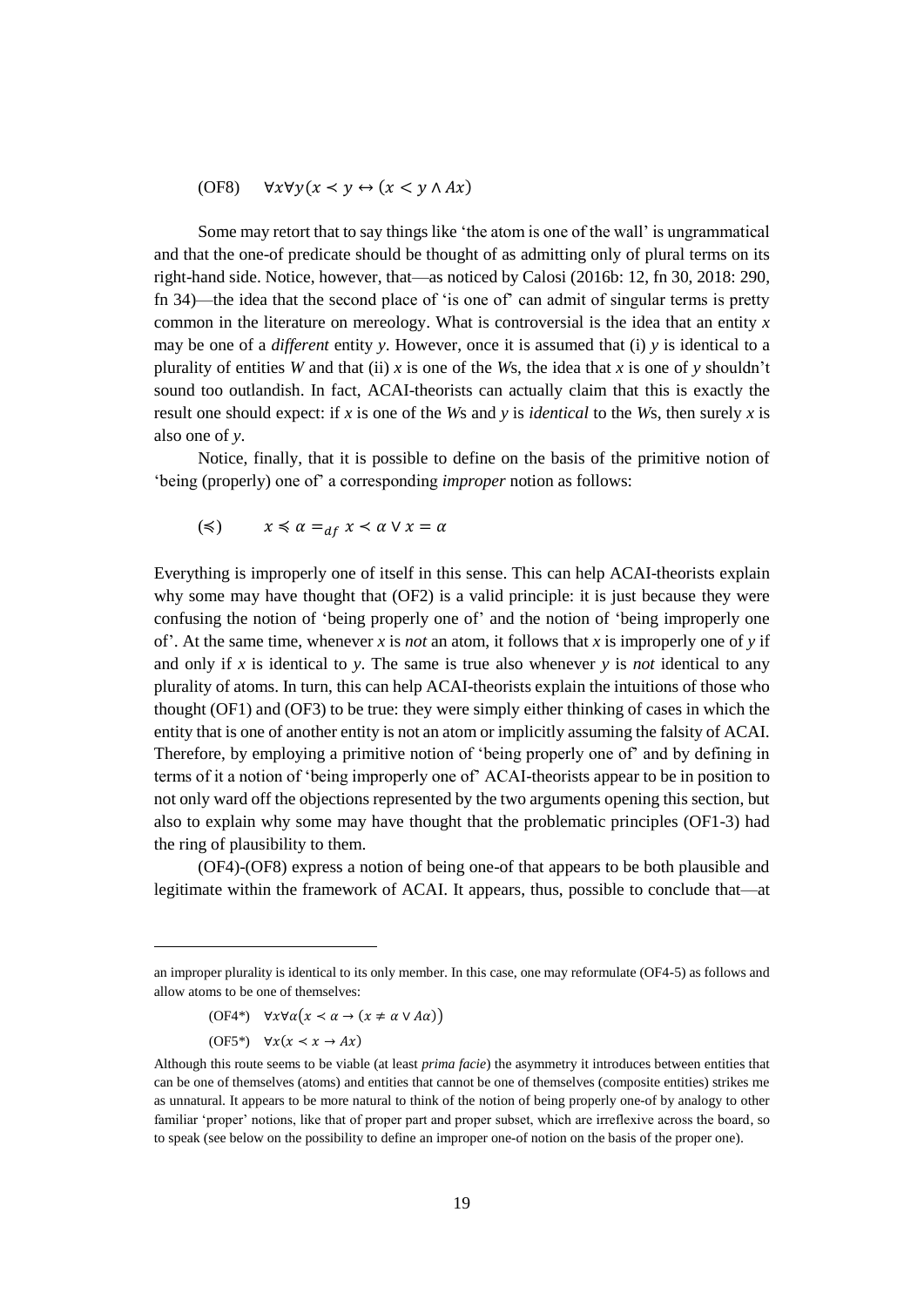least absent other considerations—ACAI-theorists needn't be too worried by Calosi's and Yi's objections.<sup>38</sup>

### **7. One and many**

A final objection to ACAI addresses what is not only the first and main concern many have with respect to CAI but also the very reason Lewis famously came only close to CAI without ever fully embracing it:

[…] even though the many and the one are the same portion of Reality […] still we do not really have a generalized principle of indiscernibility of identicals. It does matter how you slice it—not to the character of what's described, of course, but to the form of the description. What's true of the many is not exactly what's true of the one. After all *they are many while it is one*. (Lewis 1991: 87; italics mine)

Clearly, in order to articulate this argument, we must first clarify what 'being one' and 'being many' amount to. Yi (2014) defines 'being one' and 'being many' as follows:

- (O1) **One**<sub>1</sub>( $\alpha$ ) =  $_{df}$   $\exists y \forall z (z \prec \alpha \leftrightarrow z = y)$ 'They are *one* ≡: something is such that something is one of them if and only if the latter thing is the former thing' (Yi 2014: 175)
- (M1) **Many**<sub>1</sub> $(\alpha) =_{df} \exists y \exists z (y \neq z \land y \prec \alpha \land z \prec \alpha)$ 'They are *many* ≡: there is something that is one of them and something else that is one of them.' (Yi 2014: 175)

According to these definitions, being one and being many are incompatible characteristics. Therefore, the argument goes, supposing that  $\alpha$  is the fusion of the *W*s and the *Ws* are the atoms *b* and *c*,  $\alpha$  cannot be identical to the *W*s, given that  $\alpha$  is one but not many and the *Ws* are many but not one. With  $(OF4)-(OF8)$  in place this argument is blocked.<sup>39</sup> Yet, given (O1) and (M1), Yi's argument appears to be blocked for the wrong reason, since (OF4)- (OF8), (O1), and (M1) jointly predict that *both* a and the *Ws* are *many* without being one.<sup>40</sup> Fortunately, ACAI-theorists can give the following simple, alternative account of the notions of 'being one' and 'being many':

<sup>38</sup> Yi (1999b: 147; 2014: 178) advances also a version of the second argument presented in this section based on a relation 'H'' (Yi 2014: 178) defined on the basis of the 'is one of' relation as follows ('[ $x_1, ..., x_n$ ]' stands for 'the plurality of entities that are identical to either  $x_1, \ldots$ , or  $x_n$ '):

<sup>(</sup>H'-df)  $xH'\alpha =_{df} \forall y(x < [y, \alpha])$ 

However, since for ACAI no plurality contains a composite entity, there is no composite entity *x* that for ACAI is such that  $xH'x$ , so that Yi's second version of the second argument presented in this section is also blocked.

<sup>&</sup>lt;sup>39</sup> According to (OF5), nothing can be one of itself. Therefore,  $\alpha$  cannot be *one* in the sense of (O1).

<sup>&</sup>lt;sup>40</sup> In fact,  $\exists y \forall z (z \prec a \leftrightarrow z = y)$  contradicts (OF4), while  $\exists y \forall z (z \prec W \leftrightarrow z = y)$  would entail that *W* is an improper plurality, *contra* ACAI.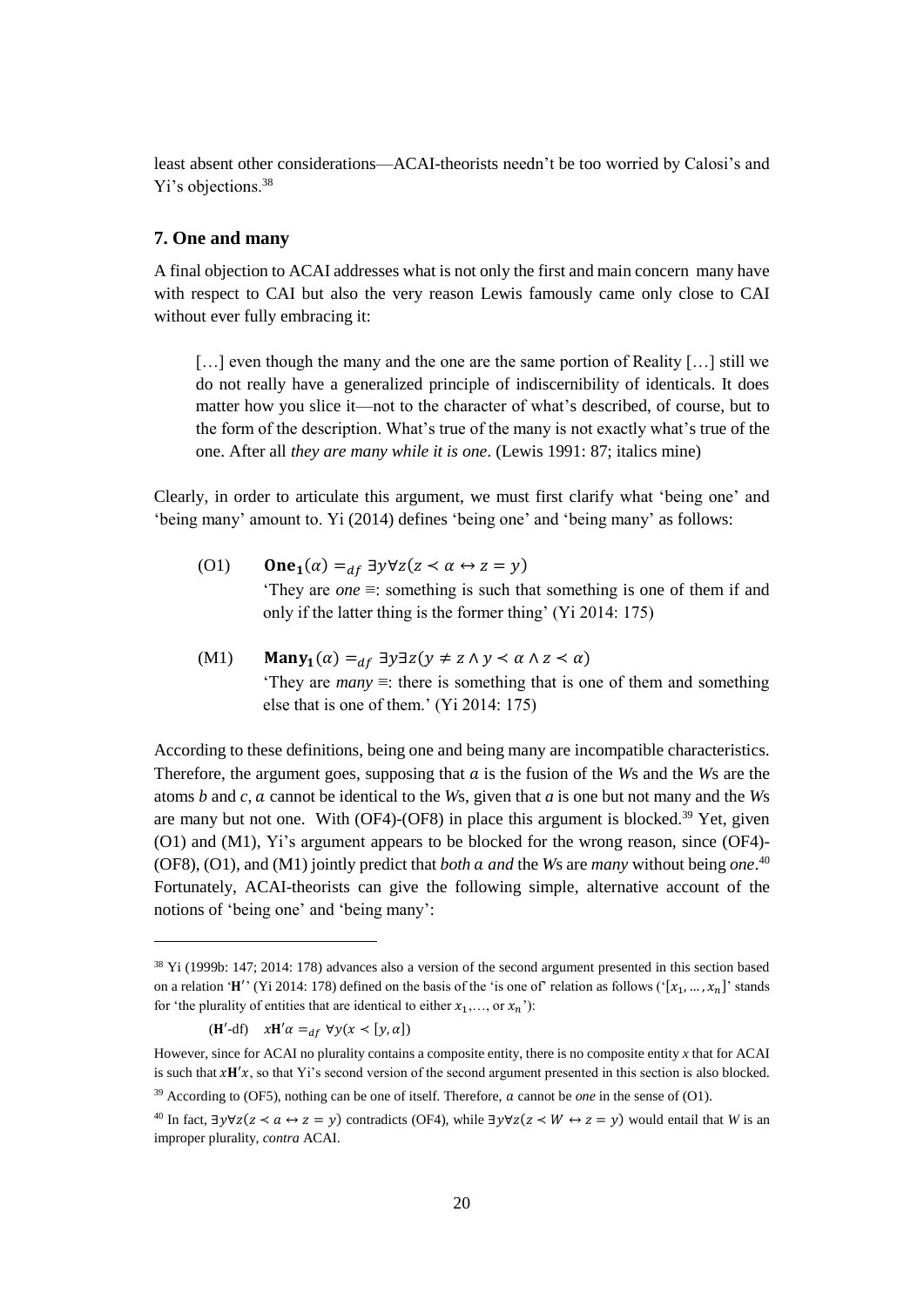$$
(O2) \qquad \mathbf{One}_2(\alpha) =_{df} \exists x (\alpha = x)
$$

$$
(M2) \qquad \text{Many}_2(\alpha) =_{df} \exists x (x < \alpha)
$$

According to (O2) and (M2)  $\alpha$  is *one* if and only if it is identical to a *singular* entity, while it is *many* if and only if something is *one of*  $\alpha$ . Notice that, given (OF6) and (ACP), (M2) is equivalent to (M3), which says that to be many is to be identical to a proper plurality of entities:

(M3) 
$$
\mathbf{Many}_2(\alpha) =_{df} \exists X (\alpha = X \land \exists y \exists z (y \neq z \land y \prec X \land y \prec X))
$$

On the background of ACAI and  $(OF4-8)$ ,  $(O2)$  and  $(M2)/(M3)$  are not incompatible. If, in fact, a thing *x* can be identical to a proper plurality of entities *Y*, then both *x* and the *Y*s are *both* one *and* many: *x* is identical to *x*, and thus, it is one, but is also such that some atom is indeed one of *x*, so that it is many; *Y* is such that for some *z*, *z* is one of the *Y*s, so that the *Y*s are many, but the *Y*s are also identical to some singular entity (that is,  $x$ ), so that they are one. Therefore, both *x* and the *Y*s *can* both be both one and many, which is precisely as it should be, given that  $x$  and the  $Y_s$  are identical.

The way in which we have just reformulated Yi's definition of 'being many' suggests also the following reformulations of Yi's (1999a) definitions of 'being two', 'being three', *et cetera*:

(Two) **Two**(
$$
\alpha
$$
) = <sub>$df$</sub>   $\exists x \exists y$   $\left(x \neq y \land \forall z (z \prec \alpha \leftrightarrow (z = x \lor z = y))\right)$   
(Three) **Three**( $\alpha$ ) = <sub>$df$</sub>   $\exists x \exists y \exists z$   $\left(x \neq y \land x \neq z \land y \neq z \land \forall w (w \prec \alpha \leftrightarrow (w = x \lor w = y \lor w = z))\right)$ 

(…) …

(*n*) () = ∃<sup>1</sup> … ∃ (<sup>1</sup> ≠ <sup>2</sup> ∧ … ∧ <sup>1</sup> ≠ ∧ <sup>2</sup> ≠ <sup>3</sup> ∧ … ∧ <sup>2</sup> ≠ ∧ … … ∧ −1 ≠ ∧ ∀( ≺ ↔ ( = <sup>1</sup> ∨ … ∨ = )))

According to these definitions, to be two is to 'contain' (in the sense of the one-of relation) exactly two things, to be three is to contain exactly three things, …*et cetera*. Therefore, not only composite entities can be *both* one *and* many, but since according to ACAI every composite entity is identical to the plurality of atoms it fuses, it follows that every composite entity can be associated with *two* numbers, so to speak: *one*, and *the number of atoms it fuses*. So, in our toy example, *a* is both one entity (that is, *a*) and two entities (that is, b and c). Similarly, b and c (taken together) are both two entities (namely, b and c) and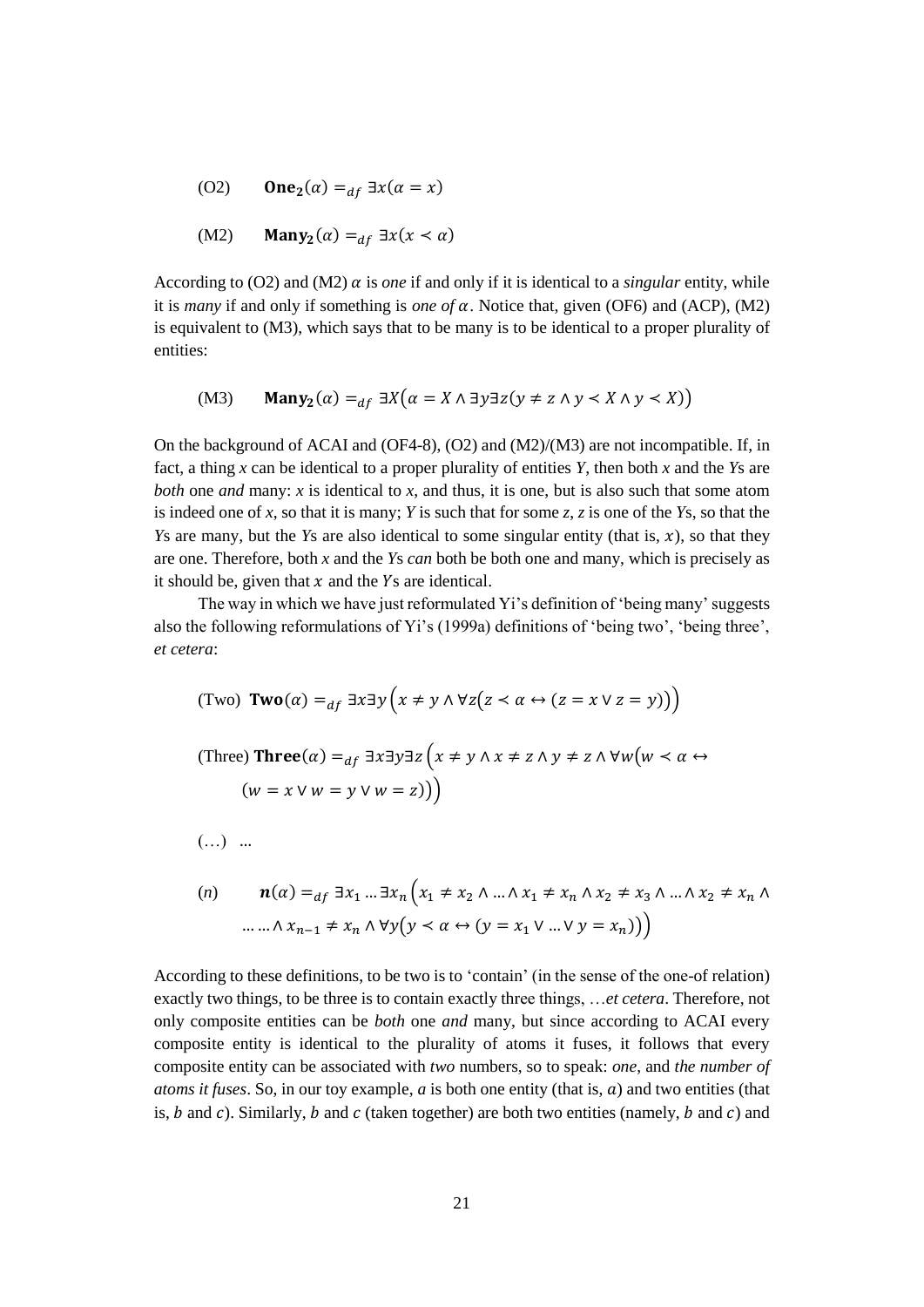one (namely,  $a$ ). This, however, shouldn't come as a surprise, given that  $a$  is identical to  $b$ and  $c$  taken together.

### **8. Conclusion**

l

Let's sum up. ACAI is the theory that endorses CAI and for which the only pluralities that are quantified over by the plural quantifier are proper pluralities of atoms. As I have argued, ACAI

- (i) is immune from the WaBrA problem;
- (ii) doesn't entail mereological nihilism;
- (iii) validates the plausible principles  $(PQ1-4)$ ,  $(MP1-3)$  and  $(PQ-SF)$ ;
- (iv) can assume a reading of the one-of relation that successfully wards off the objections raised by Calosi (2016b) and Yi (1999a, 2014);
- (v) can clearly explain, drawing on Yi (1999b), how something can consistently be both one and many, and (drawing on Yi 1999a) also how composite objects can be associated with two numbers (one, and the number of atoms they fuse).

(i)-(v) strike one as very important theoretical virtues showing at least that ACAI is a stable theory that has the potential of becoming a serious contender in the current debate on mereology.

One may worry that ACAI's commitment to atomism is costly. I have two replies. First, as every strong version of CAI, ACAI's overall cost must be measured against what appears to be the main motivation behind the theory: giving a clear and straightforward account of the innocence of mereology. If, as I have been assuming here, ACAI is indeed successful in this task, then atomism may after all be a bullet well worth biting. Second, at least some of the rival theories on the mereological market have been presented in combination with atomism, like Cotnoir's (2013) version of CAI<sup>41</sup> and Sider's (2013) version of mereological nihilism. Therefore, the dialectical disadvantage of assuming atomism in this debate may be less severe than it may seem at first sight.

Needless to say, more discussion is clearly needed to provide a full defence of ACAI as the true theory of parthood. Be that as it may, however, if what has been argued in this paper is on the right track, it appears possible to conclude that ACAI is a theory that deserves careful attention in the contemporary debate on parthood, identity and composition.

**Acknowledgements** I am very grateful to four anonymous referees for this journal for very useful comments that greatly improved the paper. Special thanks to Claudio Calosi for discussions on this and related topics.

<sup>&</sup>lt;sup>41</sup> To be fair, Cotnoir leaves it actually open whether the ultimate entities in his theory are atoms: 'You may think of them as atoms, but one *needn't* think of them as atoms. […] Another possible interpretation—to be explored in future work—is to think of them merely as propertied spacetime points. I largely leave the underlying metaphysics open, since the semantic approach endorsed here is compatible with a number of metaphysical views.' (Cotnoir 2013: 302).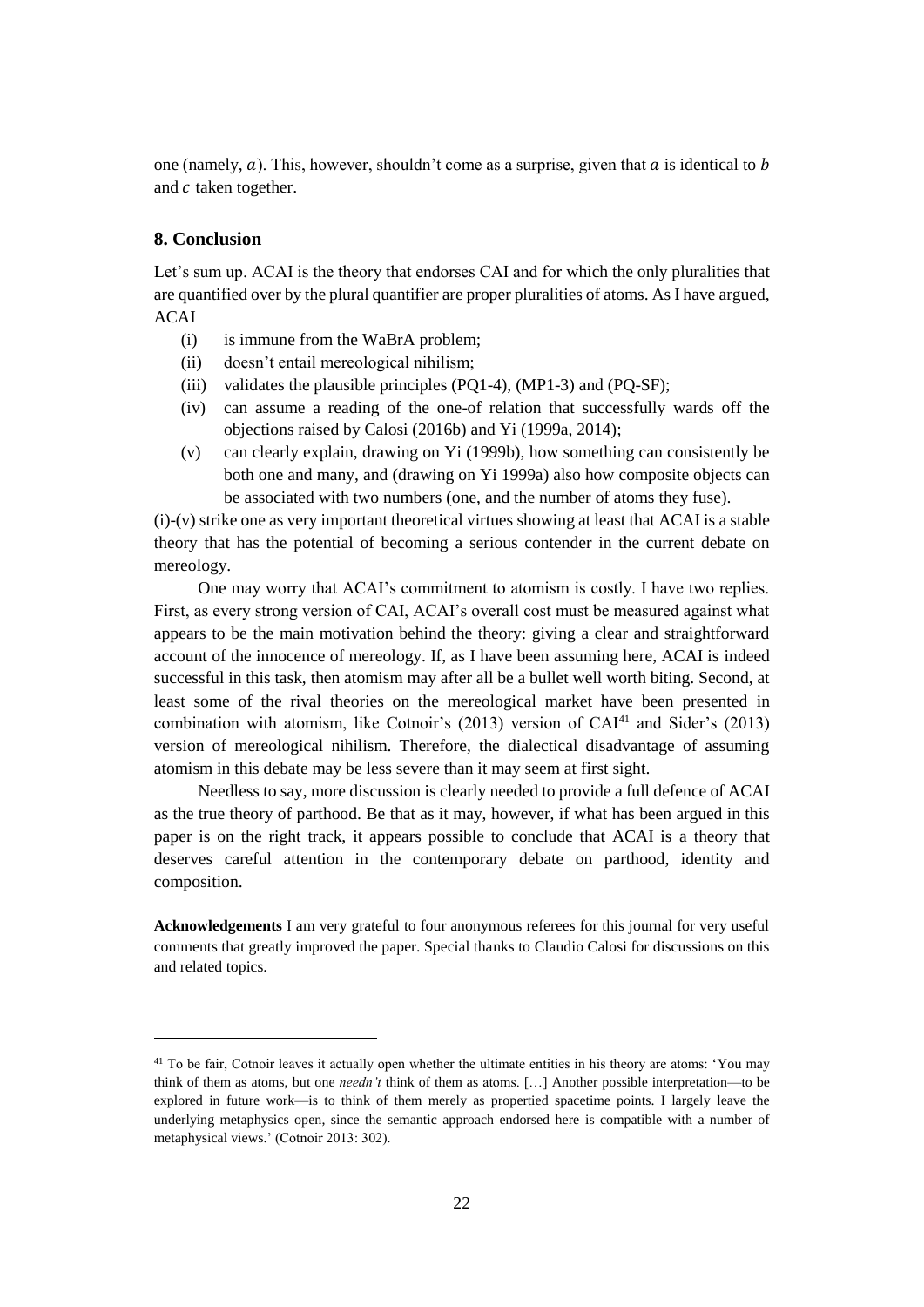### **Appendix**

*I. ACAI entails (MP1-3)* ACAI entails (L1):

$$
(L1) \qquad \forall x \left( \left( \sim Ax \land \forall z (z \leq x \leftrightarrow \phi_v z) \right) \to \mathbb{P}^x = I W. \forall z \left( W z \leftrightarrow (Az \land \phi_v z) \right) \right)
$$

*Proof.* Suppose that *x* is not an atom and that something is a  $\phi$ -er if and only if it is a part of *x*. By (AT), every  $\phi$ -er has some atomic part. By (ACP), there is, thus, a plurality *W* such that something is one of the *W*s if and only if it is an atomic  $\phi$ -er. Each of the *Ws* is a  $\phi$ -er and is, thus, part of *x*. Therefore, every atomic  $\phi$ -er is part of *x*. By (AT), every part of *x* has atomic parts. By transitivity, every atomic part of a part of *x* is an atomic part of *x* and is, thus, an atomic  $\phi$ -er. Therefore, every part of *x* overlaps an atomic  $\phi$ -er. By the definition of fusion, *x* fuses the *W*s. By ACAI, x is identical to the *W*s. By (ATI-2),  $\mathbb{P}^x$  is identical to *W*. QED

(T1) is a theorem of classical mereology that follows from the definition of mereological sum and Strong Supplementation (which is itself a theorem of classical mereology):

(Strong Supplementation)  $\forall x \forall y (x \leq y \rightarrow \exists z (z \leq x \land \sim 0zy))$ 

(T1) 
$$
\forall x \forall y \forall z \left( x = y + z \rightarrow \forall w \left( w \leq x \leftrightarrow \forall k \left( k \leq w \rightarrow (0 \, k \, y \vee 0 \, k \, z) \right) \right) \right)
$$

*Proof*. Suppose that *x* is the sum of *y* and *z*. (*a*) Let *w* be an arbitrary part of *x*. By the definition of sum, every part of *x* overlaps either *y* or *z*. By the transitivity of parthood, every part of *w* overlaps either *y* or *z*. (*b*) Let *w* be an entity such that every part of *w* overlaps either *y* or *z* and suppose that *w* is not part of *x*. Since *y* and *z* are parts of *x* it follows that every part of *w* overlaps *x*. By Strong Supplementation, *w* is part of *x*. *Contradiction*! Therefore, something is part of *x* if and only if all of its parts overlap either *y* or *z*. QED

The left-to-right directions of (MP1-3) can be, thus, proved as follows (*x*, *y* and *z* are thought of as ranging over *non-atomic* entities):

$$
(MP1-lr) \t x = y + z \rightarrow \mathbb{P}^x = \mathbb{P}^y \cup \mathbb{P}^z
$$

*Proof.* Suppose that *x* is the sum of *y* and *z*. By (T1), something is part of *x* if and only if all of its parts overlap either *y* or *z*. Letting  $\phi$  be ' $\forall w(w \le v \rightarrow w)$  $(0wy \vee 0wz)$ ' it follows from (L1) and the definition of mereological sum that  $\mathbb{P}^x$ is the plurality of atoms overlapping either *y* or *z*, and thus the plurality of the atomic parts of either *y* or *z*. Therefore, by the definitions of ' $\mathbb{P}^{x}$  and '∪', it follows that  $\mathbb{P}^x = \mathbb{P}^y \cup \mathbb{P}^z$ . QED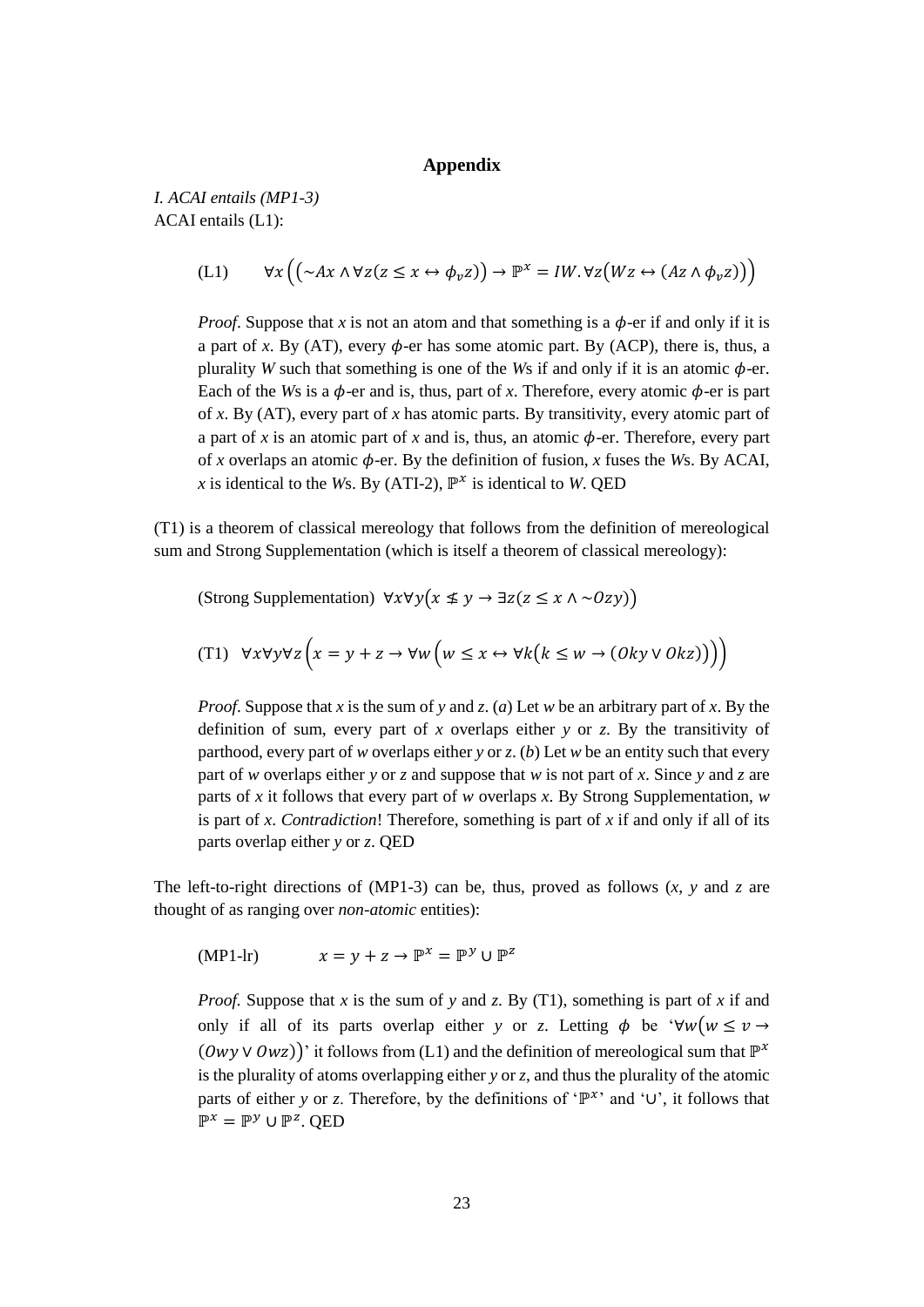$$
(MP2-1r) \t x = y - z \rightarrow \mathbb{P}^x = \mathbb{P}^y - \mathbb{P}^z
$$

*Proof.* Suppose that *x* is identical to  $y - z$  and let  $\phi$  be ' $v \le y \wedge \sim Ovz$ '. It follows from (L1) and the definition of mereological difference that  $\mathbb{P}^x$  is the plurality of the atomic parts of *y* that don't overlap *z*. Therefore,  $\mathbb{P}^{x}$  is the plurality of the atomic parts of *y* that are not part of *z*. By the definitions of ' $\mathbb{P}^{x}$ ' and '–', it follows, thus, that  $\mathbb{P}^x = \mathbb{P}^y - \mathbb{P}^z$ . QED

$$
(MP3-1r) \t x = y \times z \to \mathbb{P}^x = \mathbb{P}^y \cap \mathbb{P}^z
$$

*Proof.* Suppose that *x* is identical to  $y \times z$  and let  $\phi$  be ' $v \le y \land v \le z$ '. It follows from (L1) and the definition of mereological product that  $\mathbb{P}^{x}$  is the plurality of atoms that are parts of both *y* and *z*. Therefore, by the definitions of ' $\mathbb{P}^{x}$ ' and '∩', it follows that  $\mathbb{P}^x = \mathbb{P}^y \cap \mathbb{P}^z$ . QED

From the definition of ' $\mathbb{P}^{x}$  and  $(\mathbb{P}A)^{42}$ 

$$
(\mathbb{P}\mathbf{A}) \qquad \forall x \left( \sim A x \to \forall z \big( \mathbb{P}^x z \leftrightarrow (Az \land z \leq x) \big) \right)
$$

it is possible to derive (L2) which says that, for every *non-atomic x* and *y*, *x* is part of *y* if and only if the  $\mathbb{P}^{x}$ s are among ('⊆') the  $\mathbb{P}^{y}$ s:

 $(X \subseteq Y =_{df} \forall z (Xz \rightarrow Yz))$ 

$$
(L2) \qquad \forall x \forall y ((\neg Ax \land \neg Ay) \to (y \le x \leftrightarrow \mathbb{P}^y \subseteq \mathbb{P}^x))
$$

*Proof. Left-to-right*. Suppose that (i) *x* and *y* are not atomic, (ii) *y* is part of *x*, and (iii) *w* is one of the  $\mathbb{P}^{\mathcal{Y}}$ s. By ( $\mathbb{P}$ A), *w* is an atomic part of *y*. Therefore, since *y* is part of *x*, *w* is also an atomic part of *x*. By generalisation, the  $\mathbb{P}^y$ s are among the  $\mathbb{P}^x$ s. *Right-to-left*. Suppose that (i) *x* and *y* are both not atomic, (ii)  $\mathbb{P}^{\mathcal{Y}} \subseteq \mathbb{P}^{\mathcal{X}}$ , and (iii) *y* is not part of *x*. By Strong Supplementation, there is a part *w* of *y* that doesn't overlap *x*. Therefore, since, by (AT), *w* is either an atom or has atomic parts, there must be an atomic part  $\nu$  of  $\gamma$  that doesn't overlap  $x$  and is, thus, not part of  $x$ . Since  $\nu$  is an atomic part of *y*, it is one of the  $\mathbb{P}^{\gamma}$ s. But we are assuming that each of the  $\mathbb{P}^{\gamma}$ s is also one of the  $\mathbb{P}^{x}$ s. *Contradiction*! Therefore, *y* is part of *x*. QED

The right-to-left directions of (MP1-3) can be proved by means of (L2) (*x*, *y* and *z* are thought of as ranging over *non-atomic* entities):

 $\overline{\phantom{a}}$ 

<sup>42</sup> See footnote 31.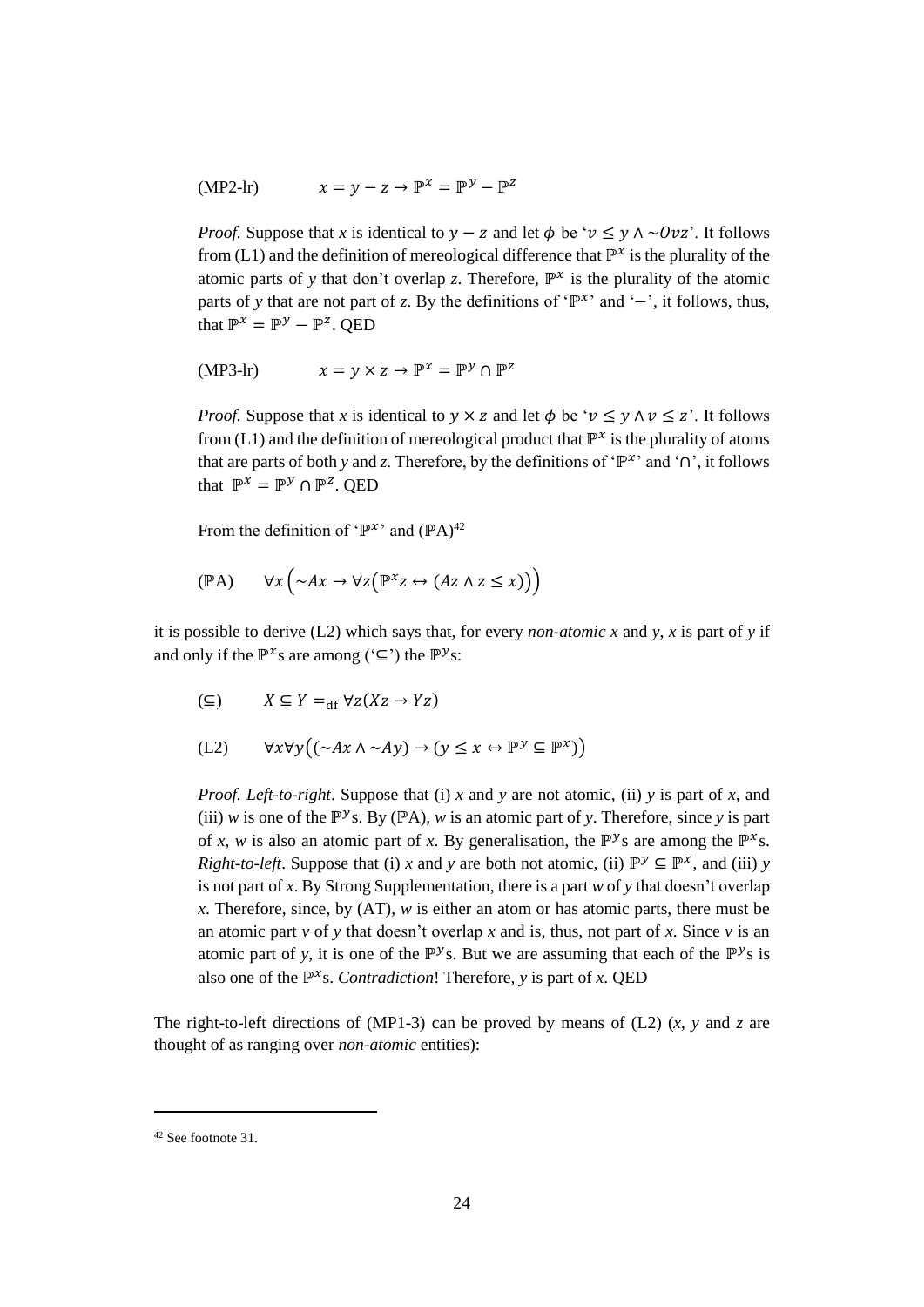#### $(MP1-rl)$  $x = \mathbb{P}^{\mathcal{Y}} \cup \mathbb{P}^{\mathcal{Z}} \to x = y + z$

*Proof.* Suppose that  $\mathbb{P}^x = \mathbb{P}^y \cup \mathbb{P}^z$ . (*a*) Clearly,  $\mathbb{P}^y \subseteq \mathbb{P}^y \cup \mathbb{P}^z$  and  $\mathbb{P}^z \subseteq \mathbb{P}^y \cup \mathbb{P}^z$ . By (L2), both *y* and *z* are parts of *x*. (*b*) Suppose that *w* is part of *x*. If *w* is an atom, then *w* is one of the  $\mathbb{P}^{y} \cup \mathbb{P}^{z}$  and so it clearly overlaps either *y* or *z*. If *w* is not atomic, we have by (L2) that  $\mathbb{P}^W \subseteq \mathbb{P}^Y \cup \mathbb{P}^Z$ , so that all the atomic parts of *w* are atomic parts of either *y* or *z*. Therefore, *w* overlaps either *y* or *z*. Either way, *w* and thus, by generalization, every part of *x* overlaps either *y* or *z*. Therefore, *x* is the sum of *y* and *z*. QED

$$
(MP2\text{-}rl) \qquad \mathbb{P}^x = \mathbb{P}^y - \mathbb{P}^z \to x = y - z
$$

*Proof.* Suppose that  $\mathbb{P}^x = \mathbb{P}^y - \mathbb{P}^z$ .

*Part I*. Let *w* be part of *x*. (*a*) Suppose that *w* is not atomic. Then, by (L2),  $\mathbb{P}^w \subseteq \mathbb{P}^x$ and, so  $\mathbb{P}^W \subseteq \mathbb{P}^Y - \mathbb{P}^Z$ . Clearly,  $\mathbb{P}^Y - \mathbb{P}^Z \subseteq \mathbb{P}^Y$ . Therefore,  $\mathbb{P}^W \subseteq \mathbb{P}^Y$ , and by (L2), *w* is part of *y*. Suppose *w* overlaps *z*. Then some *v* is part of both *w* and *z*. By (L2), we have that  $\mathbb{P}^{\nu} \subseteq \mathbb{P}^{\nu}$  and  $\mathbb{P}^{\nu} \subseteq \mathbb{P}^{\mathbb{Z}}$ . Therefore, each of the  $\mathbb{P}^{\nu}$ s is both one of the  $\mathbb{P}^w$ s and one of the  $\mathbb{P}^z$ s, thus contradicting  $\mathbb{P}^w \subseteq \mathbb{P}^y - \mathbb{P}^z$  (by the definition of '–'). Therefore, every non-atomic part of *x* is a part of *y* that doesn't overlap *z*. (*b*) Suppose that *w* is an atom. Then *w* is one of the  $\mathbb{P}^{x}$ s and, by the definition of plural difference, also one of the  $\mathbb{P}^{y}$ s without being one of the  $\mathbb{P}^{z}$ s. Suppose *w* overlaps *z*. Since *w* is an atom, *w* is an atomic part of *z* and, thus, one of the  $\mathbb{P}^z$ s. *Contradiction*! Therefore, also every atomic part of *x* is a part of *y* that doesn't overlap *z*.

*Part II*. Let *w* be a part of *y* that doesn't overlap *z*. (*a*) Suppose that *w* is not an atom. By (L2), we have, thus, that  $\mathbb{P}^W \subseteq \mathbb{P}^Y$  and that none of the  $\mathbb{P}^W$ s is one of the  $\mathbb{P}^Z$ s. Therefore,  $\mathbb{P}^w \subseteq \mathbb{P}^y - \mathbb{P}^z$  and thus  $\mathbb{P}^w \subseteq \mathbb{P}^x$ . By (L2), *w* is part of *x*. (*b*) Suppose that *w* is an atom. *w* is, thus, an atomic part of *y* and, thus, one of the  $\mathbb{P}^{y}$ s. Since *w* is an atom that doesn't overlap *z*, *w* is not an atomic part of *z* and is, thus, not one of the  $\mathbb{P}^z$ s. Therefore, *w* is a member of  $\mathbb{P}^y - \mathbb{P}^z$  and, thus, one of the  $\mathbb{P}^x$ s. By (L2), *w* is part of *x*. Every part of *y* that doesn't overlap *z* is, thus, part of *x*.

*Therefore, x* is the mereological difference between *y* and *z*. QED

 $(MP3-rl)$  $x = \mathbb{P}^{\mathcal{Y}} \cap \mathbb{P}^{\mathcal{Z}} \to x = y \times z$ 

*Proof.* Suppose that  $\mathbb{P}^x = \mathbb{P}^y \cap \mathbb{P}^z$ .

*Part I*. Let *w* be part of *x*. (*a*) Suppose that *w* is not an atom. By (L2),  $\mathbb{P}^W \subseteq \mathbb{P}^Y \cap \mathbb{P}^Y$  $\mathbb{P}^z$ . By the definition of '∩', we have both  $\mathbb{P}^w \subseteq \mathbb{P}^y$  and  $\mathbb{P}^w \subseteq \mathbb{P}^z$ . By (L2), w is, thus, part of both *y* and *z*. (*b*) Suppose that *w* is an atom. *w* is, thus, one of the  $\mathbb{P}^{x}$ s. By the definition of '∩', *w* is both one of the  $\mathbb{P}^{y}$ s and one of the  $\mathbb{P}^{z}$ s. Therefore, *w* is part of both *y* and *z*.

*Part II*. Let *w* be part of both *y* and *z*. (*a*) Suppose that *w* is not an atom. By (L2), we have both  $\mathbb{P}^W \subseteq \mathbb{P}^Y$  and  $\mathbb{P}^W \subseteq \mathbb{P}^Z$  and, thus, that  $\mathbb{P}^W \subseteq \mathbb{P}^Y \cap \mathbb{P}^Z$ . By (L2), w is part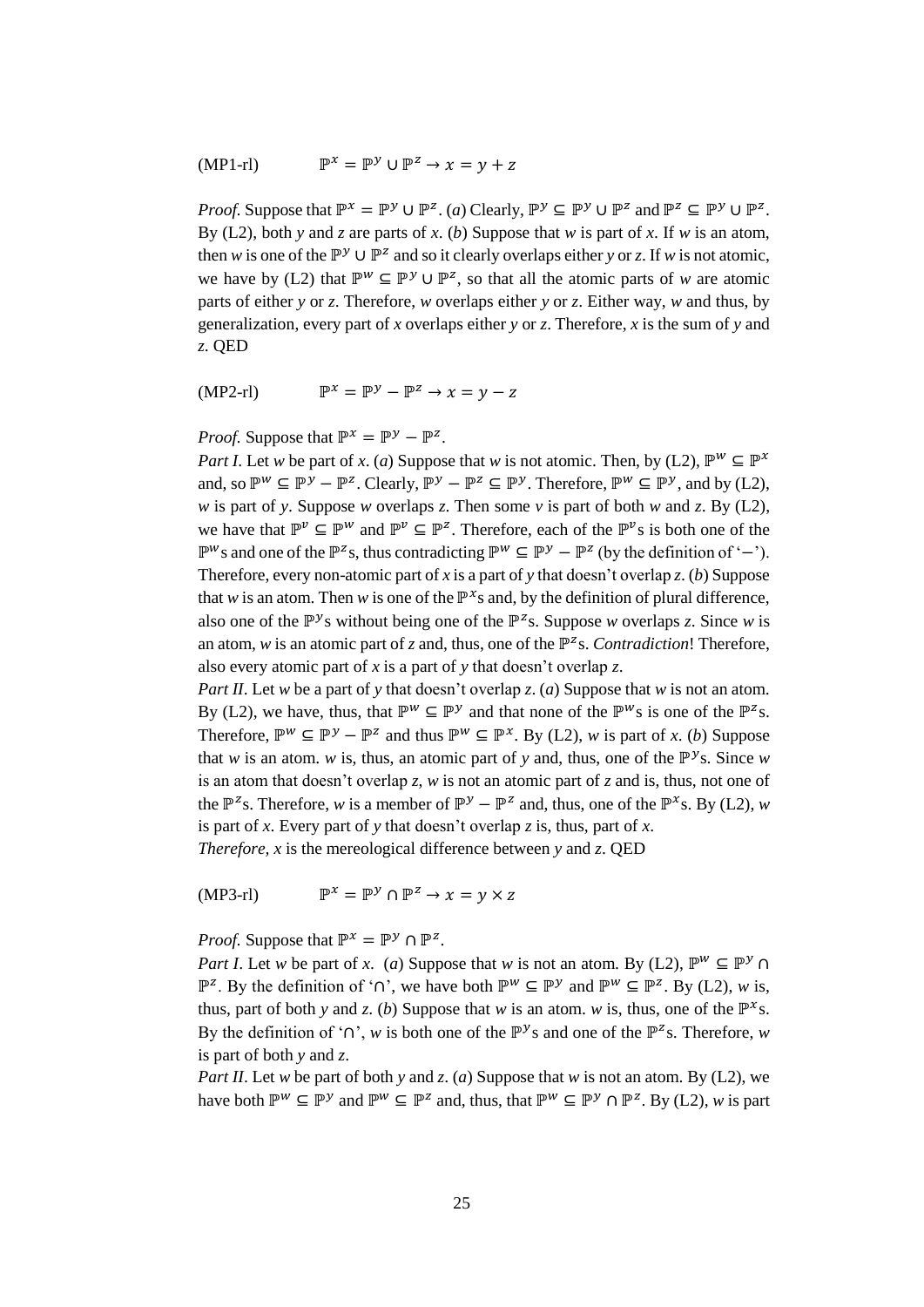of *x*. (*b*) Suppose that *w* is an atom. *w* is, thus, both one of the  $\mathbb{P}^{y}$ s and one of the ℙ s. By the definition of '∩', *w* is also one of the ℙ s. *w* is, thus, part of *x*. *Therefore*, *x* is the product of *y* and *z*. QED

#### *II. ACAI entails (PQ-SF)*

In what follows *x* is thought of as ranging over *non-atomic* entities:

$$
(\text{PQ-SF-lr}) \qquad xSFu\phi \to \forall z \left( \mathbb{P}^x z \leftrightarrow \left( (Az \land \phi_v z) \lor \exists w (\phi_v w \land \mathbb{P}^w z) \right) \right)
$$

*Proof.* Suppose that  $x$  S-fuses everything that  $\phi$ s.

*Left-to-right*. Let *z* be one of the  $\mathbb{P}^{x}$ s. *z* is, thus, an atomic part of *x*. Since *x* S-fuses everything that  $\phi$ s, it follows there is some *w* such that *w* is a  $\phi$ -er and *z* overlaps *w*. *z* is, thus, an atomic part of *w*. Therefore, if *w* is a composite entity, *z* is one of the  $\mathbb{P}^{w}$ s. If, instead, *w* is an atom, then *z* is identical to *w* and is, thus, a  $\phi$ -er. In either case, it follows that *z*, and thus, by generalization, each of the  $\mathbb{P}^{x}$ s is either an atomic  $\phi$ -er or it is one of the  $\mathbb{P}^w$ s for some *w* that  $\phi$ s.

*Right-to-left.* (*a*) Suppose that *w* is a  $\phi$ -er and that *z* is one of the  $\mathbb{P}^w$ s. Since *x* Sfuses everything that  $\phi$ s, *w* is part of *x*. By (L2),  $\mathbb{P}^w \subseteq \mathbb{P}^x$ , so that *z* is also one of the  $\mathbb{P}^{x}$ s. (*b*) Suppose instead that *z* is an atomic  $\phi$ -er. Then, since *x* S-fuses everything that  $\phi$ s, it follows that *z* is an atomic part of *x* and, thus, that *z* is one of the  $\mathbb{P}^{x}$ s. QED

$$
(PQ-SF-rl) \qquad \forall z \left( \mathbb{P}^x z \leftrightarrow ((Az \wedge \phi_v z) \vee \exists w (\phi_v w \wedge \mathbb{P}^w z)) \right) \rightarrow xSFu\phi
$$

*Proof.* Suppose that, for every *z*, *z* is one of the  $\mathbb{P}^{x}$ s if and only if, either *z* is an atomic  $\phi$ -er or there is some *w* such that *w* is a  $\phi$ -er and *z* is one of the  $\mathbb{P}^w$ s.

*Part I*. Let *w* be a  $\phi$ -er. Suppose that *w* is a composite entity. Then each of the  $\mathbb{P}^w$ s is an atomic  $\phi$ -er and, thus, one of the  $\mathbb{P}^{x}$ s. Suppose that *w* is, instead, an atom. Therefore, *w* is an atomic  $\phi$ -er and, thus, one of the  $\mathbb{P}^{x}$ s. It follows that  $\mathbb{P}^{w} \subseteq \mathbb{P}^{x}$ and, by (L2), that *w* is part of *x*. Therefore, every  $\phi$ -er is part of *x*.

*Part II*. Let *w* be part of *x*. Suppose that *w* is a composite entity. By (L2),  $\mathbb{P}^w \subseteq \mathbb{P}^x$ . Suppose that *z* is one of the  $\mathbb{P}^w$ s. *z* is, thus, also one of the  $\mathbb{P}^x$ s and, therefore, either an atomic  $\phi$ -er or one of the atomic parts of a  $\phi$ -er. Either way, *z* is also part of a  $\phi$ er. Therefore, *w* overlaps a  $\phi$ -er. Suppose, instead, that *w* is an atom. Then, *w* is one of the  $\mathbb{P}^{x}$ s, and so either an atomic  $\phi$ -er or one of the atomic parts of a  $\phi$ -er. In both cases, *w* overlaps a  $\phi$ -er. Therefore, every part of *w* overlaps a  $\phi$ -er.

We have, thus, proved that (i) every  $\phi$ -er is part of *x*, and that (ii) every part of *w* overlaps a  $\phi$ -er, and so that *x* S-fuses everything that  $\phi$ s. QED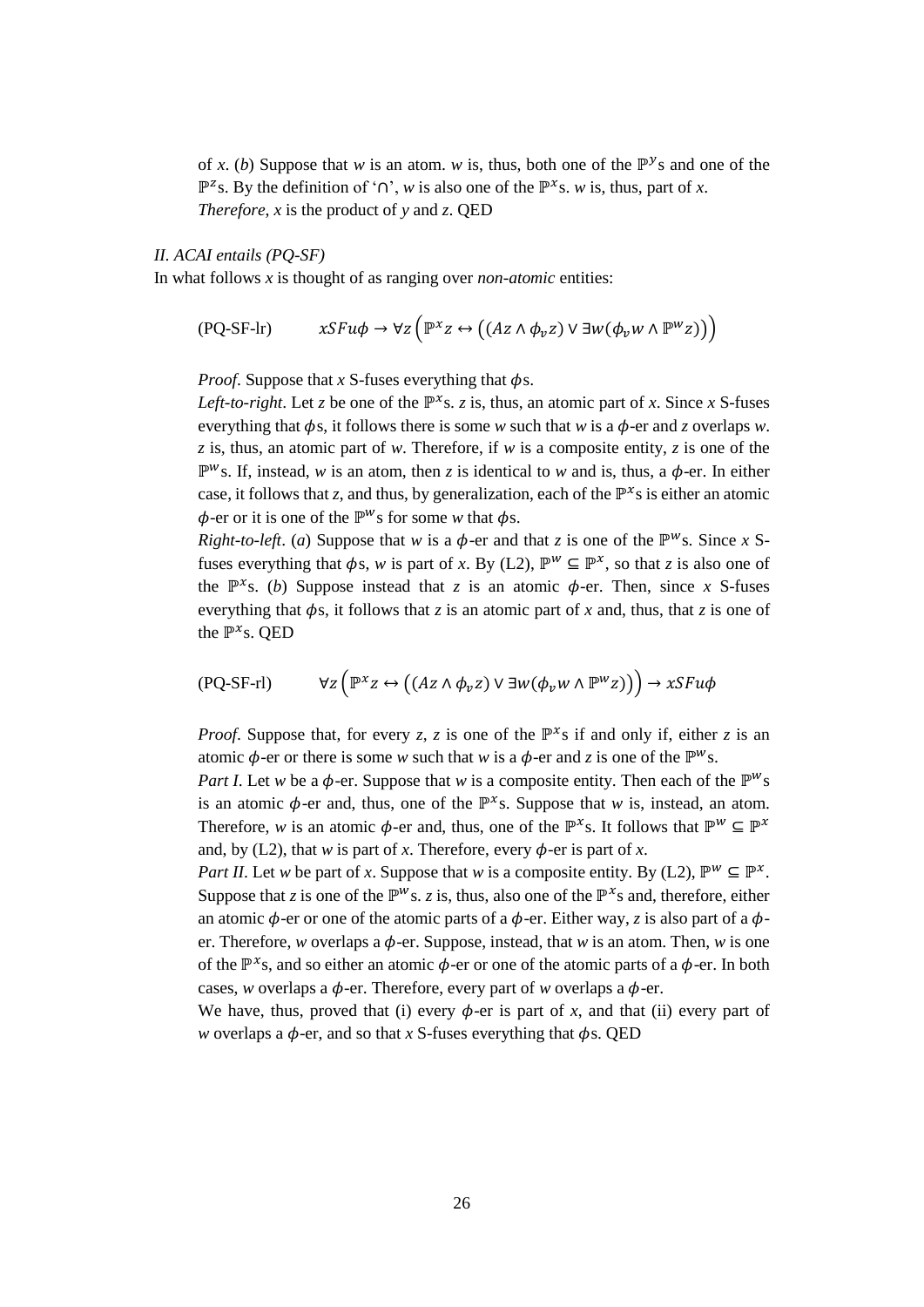# **References**

- Bennett, K. (2015). Perfectly Understood, Unproblematic, and Certain: Lewis on Mereology. In Loewer, B. & Schaffer, J. (eds.) *A Companion to David Lewis* (pp. 250-61). Wiley-Blackwell.
- Calosi, C. (2016a). Composition is Identity and Mereological Nihilism. *The Philosophical Quarterly*, (66)263, 219-35.
- Calosi, C. (2016b). Composition, identity, and emergence. *Logic and Logical Philosophy* 25(3): 429-443.
- Calosi, C. (2018). Failure or Boredom: The Pendulum of Composition as Identity. *American Philosophical Quarterly* 55(3): 281-292.
- Cotnoir, A. (2013). Composition as General Identity. In K. Bennett and D. Zimmerman (eds.) *Oxford Studies in Metaphysics: volume 8* (pp. 295-322). Oxford: Oxford University Press.
- Cotnoir, A. (2014). Composition as Identity: Framing the Debate. In D. Baxter and A. Cotnoir (eds.) *Composition as Identity* (pp. 3–23). Oxford: Oxford University Press.
- Gilmore, C. (2018) Location and Mereology, *The Stanford Encyclopedia of Philosophy* (Fall 2018 Edition), Edward N. Zalta (ed.),

 $URL = <$ https://plato.stanford.edu/archives/fall2018/entries/location-mereology/>.

- Gruszczyński, R. (2015). On mereological counterparts of some principle[s] for sets. *Logique et Analyse* 232: 535-546.
- Hawley, K. (2014). Ontological Innocence. In D. Baxter and A. Cotnoir (eds) *Composition as Identity* (pp. 70-89). Oxford: Oxford University Press.
- Hovda, P. (2009). What Is Classical Mereology? *Journal of Philosophical Logic* 38(1): 55- 82.
- Hovda, P. (2014). Logical Considerations on Composition as Identity. In D. Baxter and A. Cotnoir (eds.) *Composition as Identity* (pp. 192–210), Oxford: Oxford University Press.
- Lewis, D. (1991). *Parts of Classes*. Blackwell.
- Linnebo, Ø. (2017). Plural Quantification, *The Stanford Encyclopedia of Philosophy* (Summer 2017 Edition), E. Zalta (ed.),

URL=<https://plato.stanford.edu/archives/sum2017/entries/plural-quant/>.

- Loss, R. (2018). A sudden collapse to nihilism. *The Philosophical Quarterly* 68: 370–75.
- Sider, T. (2007). Parthood. *Philosophical Review* 116, 51–91.
- Sider, T. (2013). Against Parthood. *Oxford Studies in Metaphysics: volume 8* (pp. 237– 293). Oxford: Oxford University Press.
- Sider, T. (2014). Consequences of Collapse. In D. Baxter and A. Cotnoir (eds) *Composition as Identity* (pp. 211–21). Oxford: Oxford University Press.
- Varzi, A. (2014). Counting and Countenancing. In D. Baxter and A. Cotnoir (eds) *Composition as Identity* (pp. 47-69). Oxford: Oxford University Press.
- Varzi, A. (2016). Mereology, *The Stanford Encyclopedia of Philosophy* (Winter 2016 Edition), E. Zalta (ed.), URL=<https://plato.stanford.edu/archives/win2016/entries/ mereology/>.
- Yi, B. (1999a). Is Two a Property?, *Journal of Philosophy*, 95: 163–90.